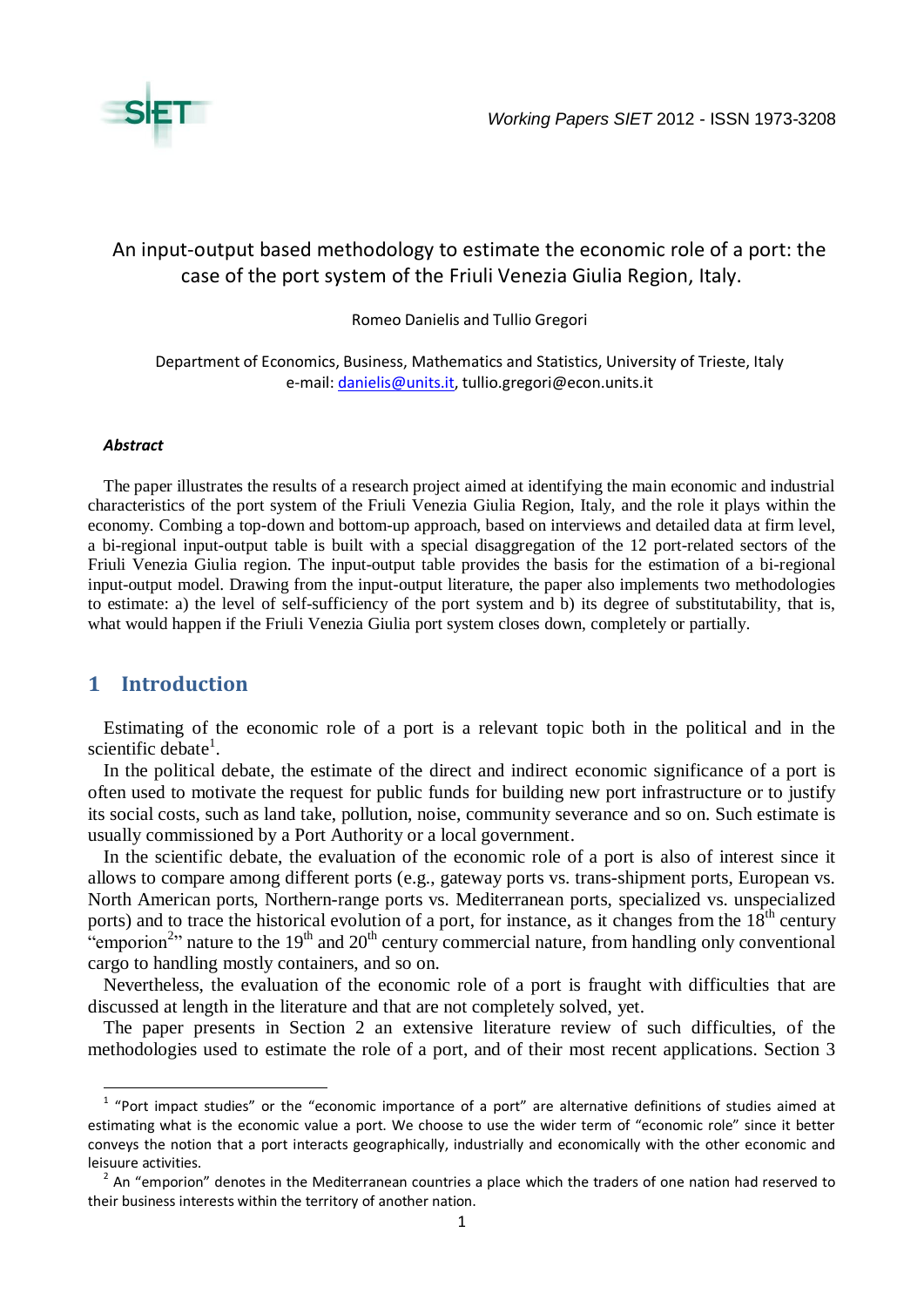summarized the main features of the ports of the Friuli Venezia Giulia Region, Italy, explains the research motivation, the research methodology and illustrates the main results. Section 4 illustrates a methodology, developed within an input-output framework, to estimate the degree of technological self-sufficiency of a port and its economic importance and illustrates the results obtained by applying such a methodology to the Friuli Venezia Giulia port system. Section 5 concludes.

## **2 Literature review**

As pointed out in former reviews (Waters, 1977; Chang, 1978; Davis, 1983; Gripaios and Gripaios; 1995), regional port impact studies are used not only to inform the general public on the importance of port services to the region's economy, but also as a public relations tool. However, "the differences in methodologies adopted to define and measure various types of socio-economic impacts sometimes lead to misconceptions as well as misleading comparisons across ports within and between regions" (Dooms *et al*., 2011, abstract, p. 1). Hence, it is very important for the researcher to be conscious of which methodologies could be used to estimate the role of a port in an economy and which are their main pros and cons. The following paragraphs summarize the relevant literature on these topics.

According to Bichou (2007, p. 573) the economic impact studies of a port may be considered as "a branch economic geography, extended to the field of urban planning and environmental economics due to the increasing importance of the port—city interface". Port impacts on the economy are measured to assess the economic and social impacts (direct, indirect and induced) of ports on their respective hinterlands or forelands. In this approach, ports are seen as economic catalysts for the regions they serve, where the aggregation of services and activities generates benefits and socio-economic wealth. The performance of a port is depicted in terms of its ability to generate maximum or optimal output and economic wealth.

Bichou (2007) lists three main methodologies which have been used to evaluate the economic impact of a port: input-output (I-O) , computable equilibrium and gravity models. For more recent classifications see Pallis *et al*. (2009) and Coto-Millán *et al*. (2010).

The U.S. MARAD's Port Economic Impact Kit (PortKit), developed by the Maritime Administration of the U.S. Department of Transportation, is considered the most comprehensive and regularly updated input-output port model (Little, 1979; Temple *et al*., 1985)). The Port Kit – released in December 2000 – is a self-contained, PC-based model that has been developed to help U.S. deep-draft ports and other organizations explain the value of the port industry and port facility investments to their communities. It uses a user-friendly, menu-driven format, model to assess the economic impact of maritime-related construction and on-going activities at the national, state, and local level. It comprises a 30-sector I-O analysis – with up-to-date portrayals of key maritime sectors. On-going maritime activities modelled in the PortKit include container, liquid and dry bulk, break bulk, auto transport, cruise, project cargo, and passenger ferry operations. The PortKit considers all activities directly needed to handle each specific movement. Maritime construction and dredging are also included in the model. Hamilton, Ramsussen, and Zeng (2000) developed a similar software versions for the U.S. rural inland waterways.

The National Technical Information Service (2000) even produced a guide for the proper use of economic impact assessment models necessary for analysing the economic outcome of transportation projects, including ports. It argues that these models can range from the relatively inexpensive and fairly simple Regional I-O Modeling System, to the moderately complex Minnesota IMPLAN I-O model, to the most sophisticated and expensive integrated I-Oeconometric models of analysis typified by the widely used proprietary Regional Econometric Modeling, Inc. (REMI) software. Their aim is to provide transport managers, operators and planners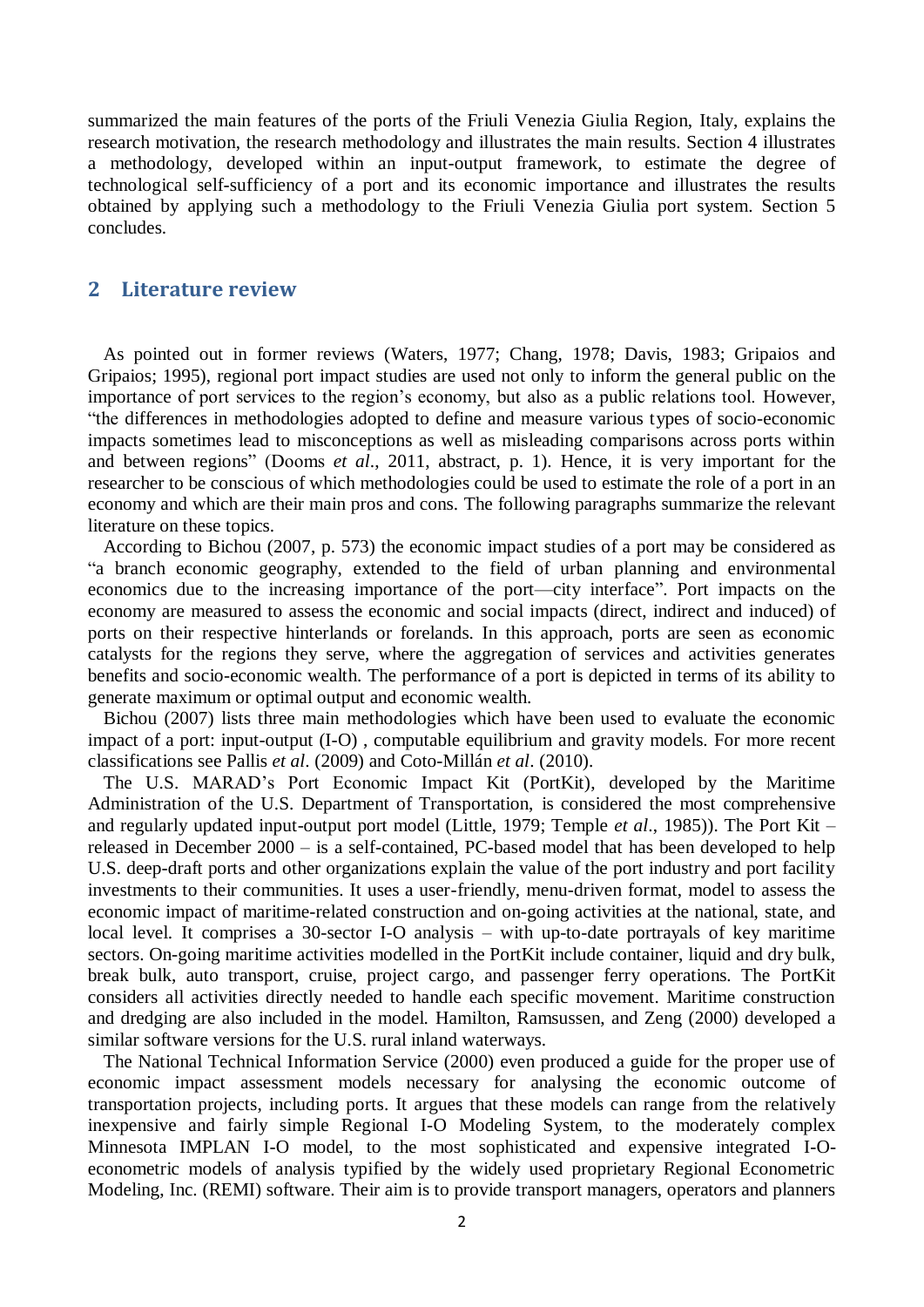with a well-researched and simply-presented comparative economic impact assessment guidebook for using each of these tools.

Typically, the I-O model in a port impact study is used to calculate indirect effects (Haralambides, 1996; Hughes, 1997). For instance, EconSearch Pty Ltd (2001) measures the economic impact of port-related activity defined as the activity undertaken by firms and organisations in moving cargo through the Port of Esperance. This is measured in terms of output, value added, household income and employment. Estimates cover the direct effects of the port and the subsequent flow-on effects to other sectors of the regional economy using an I-O table. Similar applications are performed by the Urban Center of the Cleveland State University (1997) and the Bureau of Transport Economics (2000).

I-O port models are also used to assess impacts of existing port facilities (Moloney and Sjostrom, 2000) or to justify future port investments (e.g., Braun, 1990; Le Havre Port, 2000). Braun *et al.* (2002) focuses on the role of the cruise industry in the U.S. economy. They measure the direct spending of the cruise industry, and use a regional I-O model to estimate the total economic impact. The impacts are based on survey data for the following three groups: cruise line spending, cruise passenger spending, and ships' crew spending. Similarly, Moloney (2004) utilizes a survey of cruise liner tourists visiting Ireland through the Port of Cork to assess the scale and variety of spending by these tourists. These expenditures are then applied to an I-O model of the Irish economy to establish the direct, indirect and induced expenditures , as well as the employment effects of this spending.

Coppens *et al*. (2007) made an interesting attempt to estimate the economic relevance for a region or for the national economy at a disaggregate level by identifying, quantifying and locating the mutual relationships between the various port players themselves and between them and other Belgian industries. They perform a sectoral analysis by compiling a regional I-O table using a bottom-up approach and identifying the main customers and suppliers of the port's key players or stakeholders. In so doing, the economic impact of the port is quantified, both functionally and geographically. They find, in the case of the port of Antwerp, important links between freight forwarders and agents. The geographical analysis suggests the existence of major agglomerating effects in and around the port of Antwerp, referred to as a major transhipment location point. Coppens *et al*. (2007) is the primary source of inspiration for the work presented in this paper.

Since the limitations of the I-O model are well-known - that is, production functions with constant technology, lack of scale economies and non-input substitution in the process of production (Francou *et al*., 2007) - an alternative is to resort to computable equilibrium (CGE) models. These models have a level of disaggregation that allows structural change analysis but also capture the interdependent nature of production, demand, and trade within a general equilibrium framework. They incorporate market mechanisms and price incentives. The first application of this methodology to port analysis is due to Doi *et al.* (2001). They use a CGE model developed for the year 1995 to analyse the system-wide impact of increased efficiency of ports in Japan. They consider three transportation sectors: shipping, port operations and other transportation. All sectors are assumed to be perfectly competitive and operate under constant returns to scale. Production technology is modeled by nested CES functions. It is also assumed that there are three factors of production: labor, capital and sector-specific fixed intermediate inputs. Labor supply is determined by a variable linear expenditure system and labour moves freely between sectors. Hence, there is a single equilibrium wage rate in the economy. Total capital stock is fixed and also capital is free to move among sectors. They find port sector has limited direct intermediate but shipping industry, imports and exports. Through the latters , changes in the port industry affect the economy. Spillover effects are substantial on shipping transportation and to a lesser extent on the Japanese economy.

Haddad et a. (2010) use a spatial CGE model to elucidate one of the mechanisms that link trade barriers, in the form of port costs, subsequent growth and regional inequality. The spatial CGE model is integrated to a transport network system. The role of ports of entry vs. ports of exit are explicitly considered. Measures of efficiency for different port locations are incorporated in the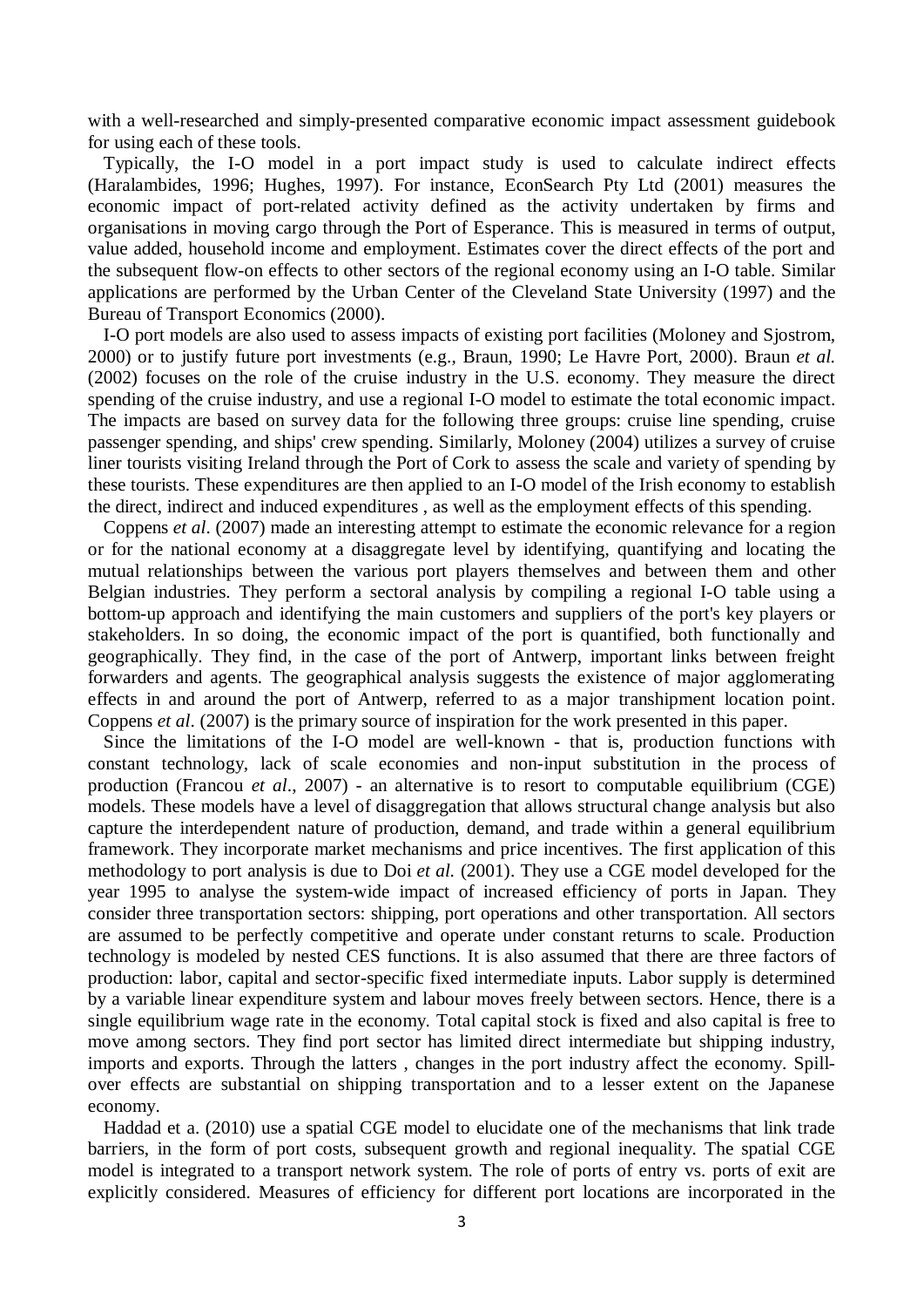calibration of the model and used as a benchmark in simulations. Three scenarios are evaluated: an overall increase in port efficiency in Brazil to achieve international standards; efficiency gains associated with decentralization in port management in Brazil; and regionally differentiated increases in port efficiency to reach the boundary of the national efficiency frontier.

A further methodology is to use gravity models. Wilson *et al*. (2003), for instance, analyse the relationship between trade facilitation, trade flows economic development in the Asia-Pacific region for the goods sector. Four indicators of trade facilitation are used: port efficiency (to capture the quality of infrastructure of maritime and air ports), customs environment, regulatory environment, and electronic-business usage. The authors find that enhanced port efficiency has large and positive effects on trade.

In addition to the methodological debate, there is also a debate concerning the definition of what a port is or, more specifically, which industrial activities is part of a port and which geographical boundaries does a port have.

In fact, in a port perimeter many activities are performed. Some of them are typically transportrelated, such as ship loading and unloading operations, ship operations and services (agencies, pilotage, towage and bunkering), land transport, logistics activities, cargo services (e.g. freight forwarding and customs broking). Some others such as industrial production of (petro)chemical, iron and steel, automotive, engines, energy, ships and food products and service and government agencies are located within the port perimeter or in the surrounding areas for convenience or for historical reasons. Which of these and how should they be considered in a port impact study?

Yochum and Agarwal (1987, 1988) distinguish between required and induce industries. Required industries are those necessary to the movement of waterborne commerce and are fairly easy to define. They are included in all port impact studies to assess direct impact. Induced industries are much more troublesome, since they are defined as those firms that have been able to expand their markets by using a particular port. The port is as a source of reduced transportation cost and a magnet for their competitiveness. However, they could locate in the region regardless of the availability of port facilities. Hence, it is not clear-cut if and how they should be included. A complete inclusion might lead to a overestimation and insufficient inclusion in an underestimation. Following Davis (1983), Yochum and Agarwal (1987, p. 76) deem essential to investigate the degree of port dependency and they see "no easy way around this problem other than an extensive survey of firms and government institutions to ascertain the proportion of their work force devoted to the movement of cargo through the port". They provide in Table 1 of their paper a list of the main activities and the percentage of total employment that is transport related in their case study.

The distinction between port and non-port-related industries is taken one step further by Musso *et al.* (2000) who claim that the crucial question is not "if" but "to what extent" an industry is port related. They implement and test a methodology estimating the probability of the relationship, using location quotients and control region techniques.

With regards to uncertainty about what are the geographical boundaries of a port, influential papers by Notteboom and Rodrigue (2005), Notteboom (2008) and Rodrigue and Notteboom (2009) point out that a port is just a node in a global supply chain. The functioning and the competitiveness of a port depends on its relationship with the hinterland. A port is not simply to be considered the set of activities taking place in the port perimeter as many crucial activities (such as storing areas, distribution centre or service activities) take place in the surrounding areas, in the seaport hinterland and or in metropolitan areas. These ideas are also discussed by Bichou and Gray (2005), Mangan *et al*. (2008), Notteboom (2010), and Vitsounis and Pallis (2010). Consequently, drawing a dividing line in an integrated supply chain is inevitably arbitrary. Following these suggestions, Verbeke and Dooms (2008) propose an integrative framework and an operational model to be used for long-term strategic port planning. They come to the conclusion that there exists "in spite of only limited potential for additional direct employment in the port area itself (due to the continued containerisation phenomenon), a large potential for employment creation in the port network existed within the planning horizon, if the relevant public agencies create the conditions to allow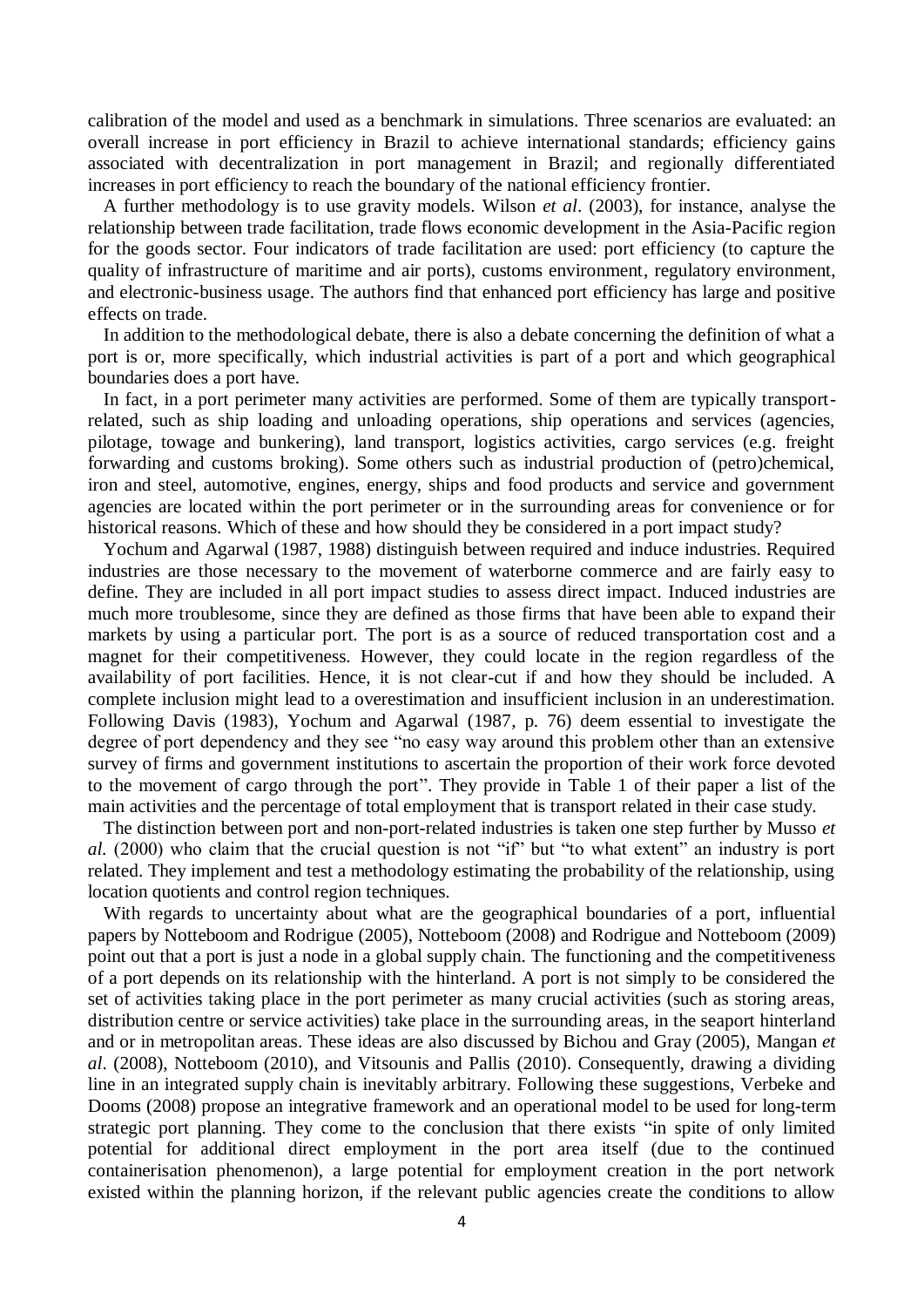such growth (i.e., make available appropriate transport infrastructure and land)." (Verbeke and Dooms, 2008, p. 5). The employment impact outside the port area is estimated as almost twice as large as the one inside the port area itself.

Further discussion exists on the validity of the above methodologies, particularly the one applying the I-O model. DeSalvo (1994, p. 33), for instance, argues that "port economic impacts are misestimated because impact studies fail to consider the price changes and the resulting changes in local-area production that would occur in the impact area were the local port unavailable for the handling of imports and exports.". He purposes to use supply-demand analysis to obtain the conceptually correct impact, and also proposes an operational formula to be used with five directimpact categories: port industry, exports, noncomparable imports, comparable imports, and inland transportation.

Hall (2004a,b), on the basis of the widely quoted estimate of the cost of the West Coast port 10 day lockout in fall 2002, which he judged vastly overinflated, reviews port impact studies stating that they do not adequately address the possibilities for substitution, even in the short run. The reason being, in his view, "because port impact studies are poorly designed to deal with the changing nature of the relationship between seaport operations and regional economic development" Hall (2004a, p. 355).

Given the recognized structural weaknesses of economic impact studies that rely on the I-O approach lies in its static character, Castillo *et al*. (2007) proposed a way to solve this problem by linking the I-O model to a system dynamics simulation framework supported by econometric estimations of some important variables.

Ferrari *et al.* (2010) review port impact studies<sup>3</sup> and argue that there is a sort of paradox "as ports – and their efficiency – increase their importance for economic development, their role for the economic system of which they are part decreases". Such a decrease is due, in their view, to the increasing reduction of the cost of land transport in real terms, to the creation of custom unions, to the development of the logistics industry, and to cargo unitization. These changes have made the port production function more capital- and land-intensive, they have produced the progressive overlapping of port hinterlands together with de-maritimisation. In the above mentioned paradox lies the importance recently acquired by surveys conducted on the economic impact of ports. "In other words, the importance of shifting from a microeconomic point of view founded on port efficiency, which is useful for a port's users, to macroeconomic assessments of labour, investments and income, which are useful for the port's community" (Ferrari *et al*., 2010, p. 10).

Coto-Millán *et al*. (2010) represent one of the first attempts to estimate the economic impact of the Port of Santander not on a region but on the economy of the city of Santander, Cantabria and its hinterland in 2005.

Dooms *et al*. (2011) present a meta-analysis of 33 socio-economic impact studies conducted for seaports. They conclude that there is "a great diversity in terms of measures of economic impacts, basic assumptions and methodologies used, leading to important differences between communicated impacts of port activity" (Dooms *et al*., 2011, p. 12). With reference to the discussion on the alleged misuse of socio-economic impacts (Hall, 2004a,b; Crompton 1995, 2004, 2006), they stress the proper inclusion of regional impacts in the port hinterland and logistics network. They also point out that very few countries or regions collect or compile these analyses in a systematic way. As an example of best practice they quote Belgium, where the Belgian National Bank produces a publicly available annual report on the socio-economic impacts of ports, accepted

**.** 

<sup>&</sup>lt;sup>3</sup> They group the methodologies used to assess port impact differently. They propose the following classification: direct surveys based on interviews and questionnaires or microeconomic data on firms (Coppens *et al.*, 2007) ; I-O models constructed in order to obtain inter-sectoral multipliers (Warf and Cox, 1989 ; Castro and Millan, 1998, Censis, 1998); and models based on productive specialization that use a mix of tools typical of applied economics, such as comparison with a control region (Rietveld, 1994) or analysis of productive specialization (Musso *et al*., 2000).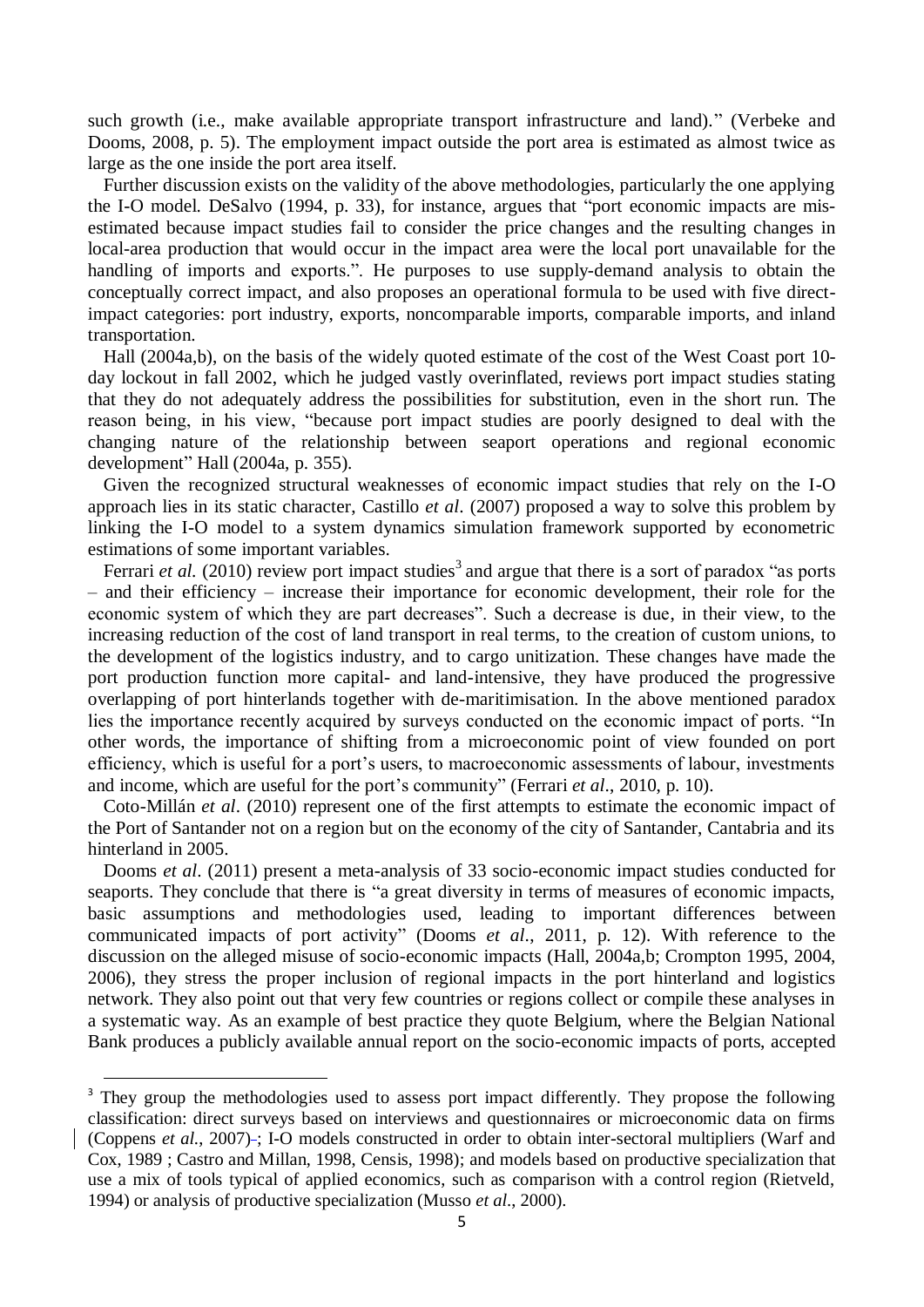by all stakeholders and used in most socio-economic analysis of port projects. Further recent port impact studies include Haezendonck *et al*. (2000), Bryan *et al*. (2006), Guerrero (2008), Accario (2008), Acosta (2010).

### **3 An estimate for the port cluster of the Friuli Venezia Giulia Region, Italy**

In this section, we illustrate the results of a port impact study for the Friuli Venezia Giulia Region, located in the North-east of Italy, that - with reference to the criteria set by Dooms *et al*. (2011) - has the following characteristics: it combines both a top-down and bottom-up approach; it builds an I-O table and makes use of the I-O model; it is based on *ad hoc* surveys; it estimates both direct (employment, revenue, value added) and indirect impacts. It does not set specific geographical boundaries; it encompasses several ports, aggregated in a single one; it provides information on the sectoral boundaries. Furthermore, the substitution issue is dealt with within the I-O framework.

### **3.1 The ports of Friuli Venezia Giulia**

The Friuli Venezia Giulia (FVG) Region, an Italian region located on the north east of Italy and bordering with Austria and Slovenia, utilizes three ports for goods shipping: Trieste, Monfalcone and Porto Nogaro. They form what we have called the FVG port system (FVG\_PS). They are all situated in the North Adriatic and, geographically and historically, serve the North East of Italy and the so called Mittle-European countries, that is, southern Germany, Austria, Hungary and the Check Republic.

### Insert Figure 1 approximately here

Geographically, the port of Trieste is conveniently located. It lies 1.294 marine miles away from Suez (Port Said), equivalent to 2 days and 16 hours navigation at 20 nautical miles, whereas the Northern range ports are 3.527 marine miles away, equivalent to 7 days and 8 hours navigation at 20 nautical miles. The distances from the port of Trieste of some of the main surrounding cities is as follow: Milan 411 km, Munich 480 km, Graz 288 km, Budapest 539 km, Wien 472 km, Prague 865 km, Zagreb 222 km. The port has a considerable draft: 18 meters minimum along the docks. The total available area is 2.3  $\text{km}^2$  (of which 1,8 custom free); the area available for deposit is equal to 925.000  $m^2$ ; the docks length is equal to 12 km. The port is divided into five sections, two of which are devoted to industrial activities, including the Trieste-Ingolstadt pipeline.

The throughput in term of tons of the port of Trieste (Table 1) is rather stable between 2002 and 2007, with a large component of liquid fuel. The share of containers is growing but small in absolute terms. Ro-Ro/ferry transport of trucks from Turkey is quite relevant.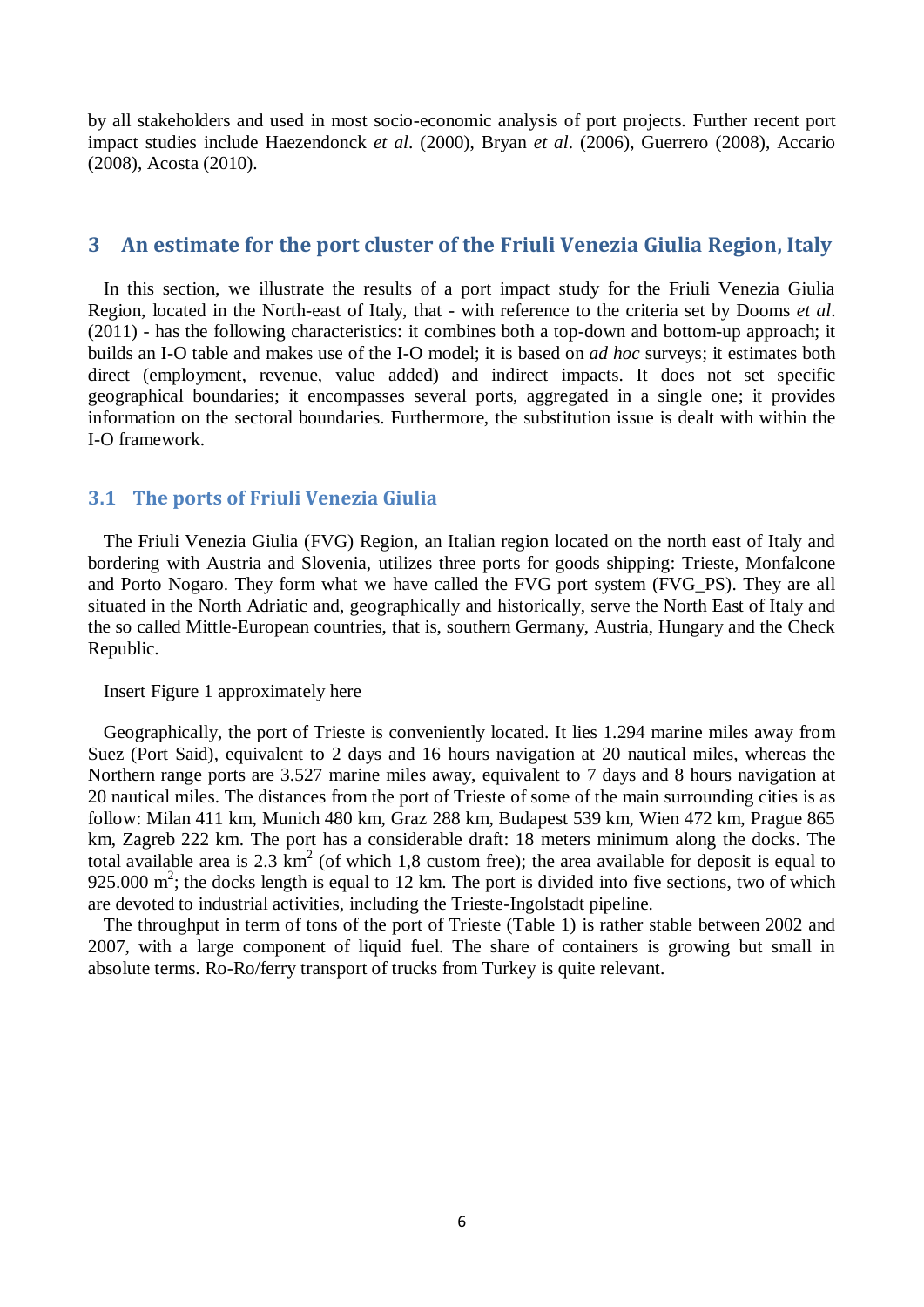| Table 1 - Throughput of the port of Trieste (2002-2007) |  |
|---------------------------------------------------------|--|
|---------------------------------------------------------|--|

|                                                            | 2002                     | 2003                     | 2004                   | 2005                  | 2006                 | 2007                 |
|------------------------------------------------------------|--------------------------|--------------------------|------------------------|-----------------------|----------------------|----------------------|
| Break bulk (tons)                                          | 9, 135, 153              | 8,462,722                | 9, 265, 9.             | 8,913,506             | 8,425,006            | 9,234,636            |
| Dry bulk (minerals, coal, grains)<br>(tons)                | 2,479,152                | 1,783,138                | 737,522                | 839,415               | 1.977.314            | 2, 114, 609          |
| Liquid Bulk (crude oil, mineral oil)<br>(tons)             | 35, 559, 358             | 35,752,000               | 36,835,811             | 37, 965, 410          | 37, 765, 398         | 34, 766, 330         |
| Annual cargo tonnage                                       | 47, 173, 863             | 45,997,860               | 46,905,835             | 47.718.331            | 48, 167, 718         | 46,116,075           |
| Containers (in TEU)                                        | 185, 301                 | 120,438                  | 174,729                | 198,319               | 220,310              | 265,863              |
| Containers (full cont. in tons)                            |                          |                          | 1,880,412              | 2,314,304             | 2,397,942            | 2,832,064            |
| Ro-Ro/ferry (tons)<br>$N^{\circ}$ of trucks on Ro-Ro/ferry | Not avail.<br>Not avail. | Not avail.<br>Not avail. | 6, 221, 443<br>229,390 | 5,320,351<br>197, 115 | 5,680,786<br>207,378 | 6,053,645<br>225,656 |
| General cargo ships (tons of general<br>cargo)             |                          |                          | 256,561                | 192, 178              | 445,774              | 658,372              |
| Passengers $(n^{\circ})$                                   |                          |                          | 303,490                | 90,523                | 103,408              | 113,702              |

Source: Port Authority of Trieste

The port di Monfalcone, which lies closer to the hinterland than Trieste, has an area of  $0.68 \text{ km}^2$ with a draft varying between 9,5 and 11,7 meters. Various industrial activities are located nearby, including the largest Italian shipyard. The port specializes in general cargo and dry bulk cargo such as kaolin, coal, cellulose, cement, grains, wood, machinery, minerals, stones, steel and iron, iron scraps, vehicles. In 2007 the port throughput was 4.411.900 tons.

The port of Nogaro operates nearby the river Corno. It is rather small (1.2 km docks) and with draft of between 4.5 and 7.5 meters. It benefits of a large hinterland area and it serves the metallurgical and wood industries located nearby. In 2007 its throughput has been 1,455,000 tons.

## **3.2 Motivations and methodology**

The aim of the research is to answer two questions:

- 1. Which are the main economic and industrial characteristics of the FVG\_PS?
- 2. What is the economic role of the FVG\_PS?

With regards to the first question , the research identifies: how many and which firms are part of FVG\_PS; which and how many type of activities they perform; how many people they employ, which is their revenue and value added; where are they located and how many location do they have; which is their profitability.

A choice is made of focusing only the good transport activities, disregarding passengers, although some firms are concerned and some infrastructures are used also for passenger transport and cruises.

In order to identify the role that the FVG\_PS plays in the economic system, we decided to use an economic accounting scheme known as intersectoral table (also called I-O table), along the lines of the one build by Italian Bureau of Statistics (ISTAT) for the Italian economy. Since the focus is on port-related activities, 12 port-related sectors are identified and estimated, whereas in national I-O table the port activities are included into two aggregate sectors. The result is a bi-regional (FVG-Other Italian Regions), 22 sector I-O table estimated for the year 2007. 12 sectors are related to port activities performed in the FVG\_PS, 5 sectors are non-port related activities performed in FVG and 5 sectors refer to activities performed in the Other Italian Regions.

Insert Figure 2 approximately here

The main research questions that can be answered via an I-O table\model are the following: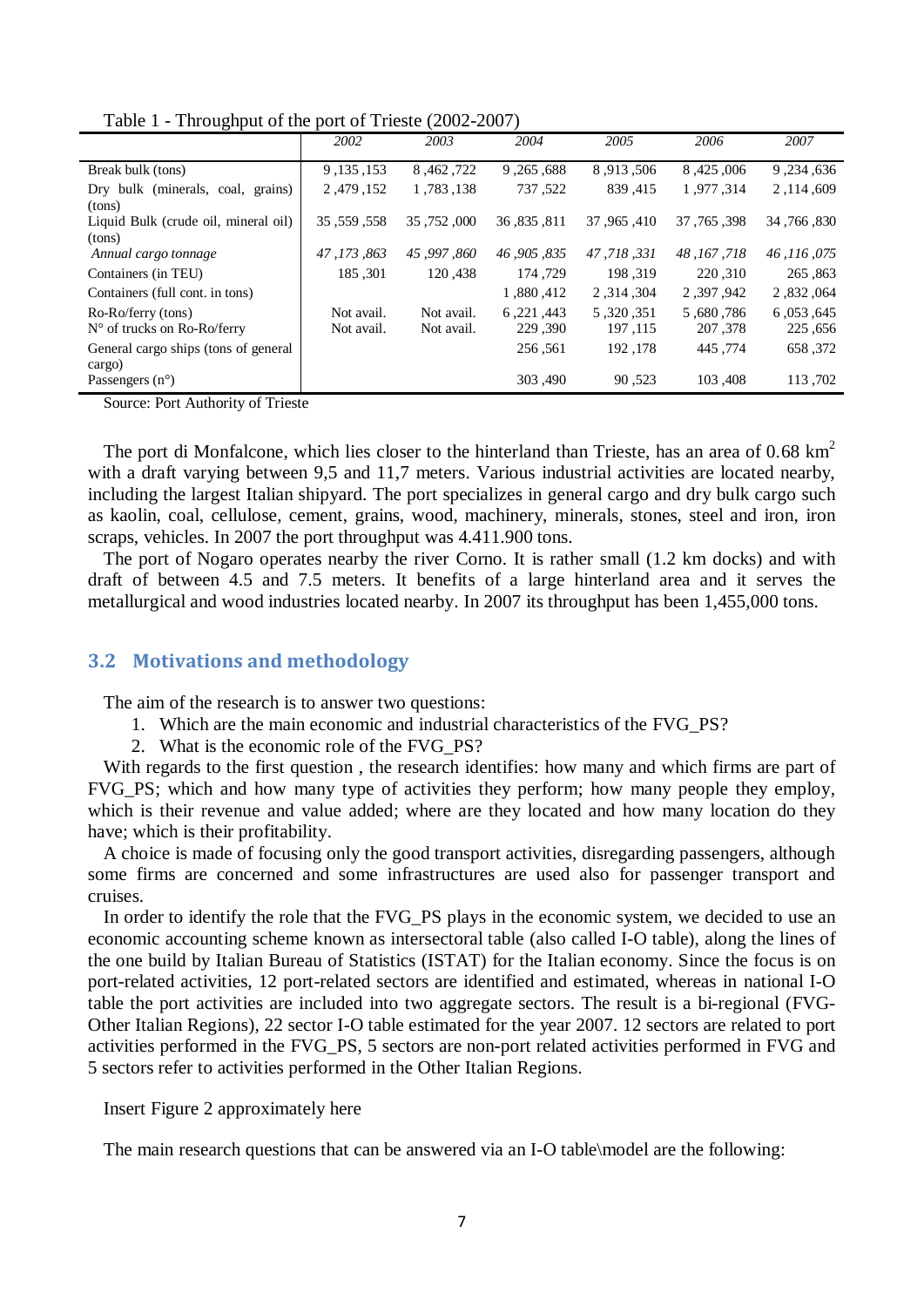- Technological interdependence: which interdependencies do exist between the sectors of economic activity, or in what amount each sector buys\sells goods and services from\any other sector?
- Trade interdependence: which these exchanges do take place within the FVG region, between the FVG region and the Other Italian Regions (hereafter, OIRs) and between the region FVG and the Rest of the World (hereafter, RW)?
- Final demand impact: in case of an increase in demand for a good or service produced by a sector of activity, which are the direct impacts, indirect and induced the production, employment and income at the aggregate level for each sector and for each geographical area?

## **3.3 Economic and industrial features of the Regional Port System**

As discussed above, identifying the geographical boundaries of a port is inevitably controversial. In this research we opted for a pragmatic solution. We identify the firms belonging to the FVG\_PS as those who are authorized by the port authorities to enter the port perimeter. Such firms include 6 typologies:

- 1. Firms authorized to carry out port and service operations according to the articles 16, 17 e 18 of the 84/1994 Italian law.
- 2. Firms authorized to operate within the port perimeter according to the article 68 of the Italian Navigation Code.
- 3. Inland transport firms not included in the article 68 of the Italian Navigation Code.
- 4. Freight forwarders and maritime and custom agents.
- 5. Firms providing general services (D.M. 14.11.94) and port services (pilotage, towing, mooring and hauling services).
- 6. Public agencies who, in various ways, manage and control the operations of a port and the movements of the goods (Customs, Coastal Guard, Police, Maritime Health authority, Port Authority, Veterinarian, Fire police).

The total number of the authorized firms in 2007 was 480, that can be subdivided into 4 macrosectors or 16 sectors (Table 2).

| <i>Macrosettore</i>         |     | Number Percentage |
|-----------------------------|-----|-------------------|
| Port-related firms          | 244 | 50.8%             |
| Inland transport firms      | 69  | 14.4%             |
| Maritime transport firms    | 2   | $0.4\%$           |
| Non-transport-related firms | 165 | 34.4%             |
| Total                       | 480 | 100.0%            |

Table 2 - Firms per macro-sector in 2007

Table 2 shows that only 66.6% of the firms that operate in the FVG\_PS perform transport-related activities, while 34.4% perform industrial, construction, commercial ore service activities. These data indicate that ports are not only areas where goods are moved, but have a complex and multifaceted industrial nature. A finer disaggregation is presented in Table 3, with 12 port, maritime and transport activities and 4 non-transport related activities.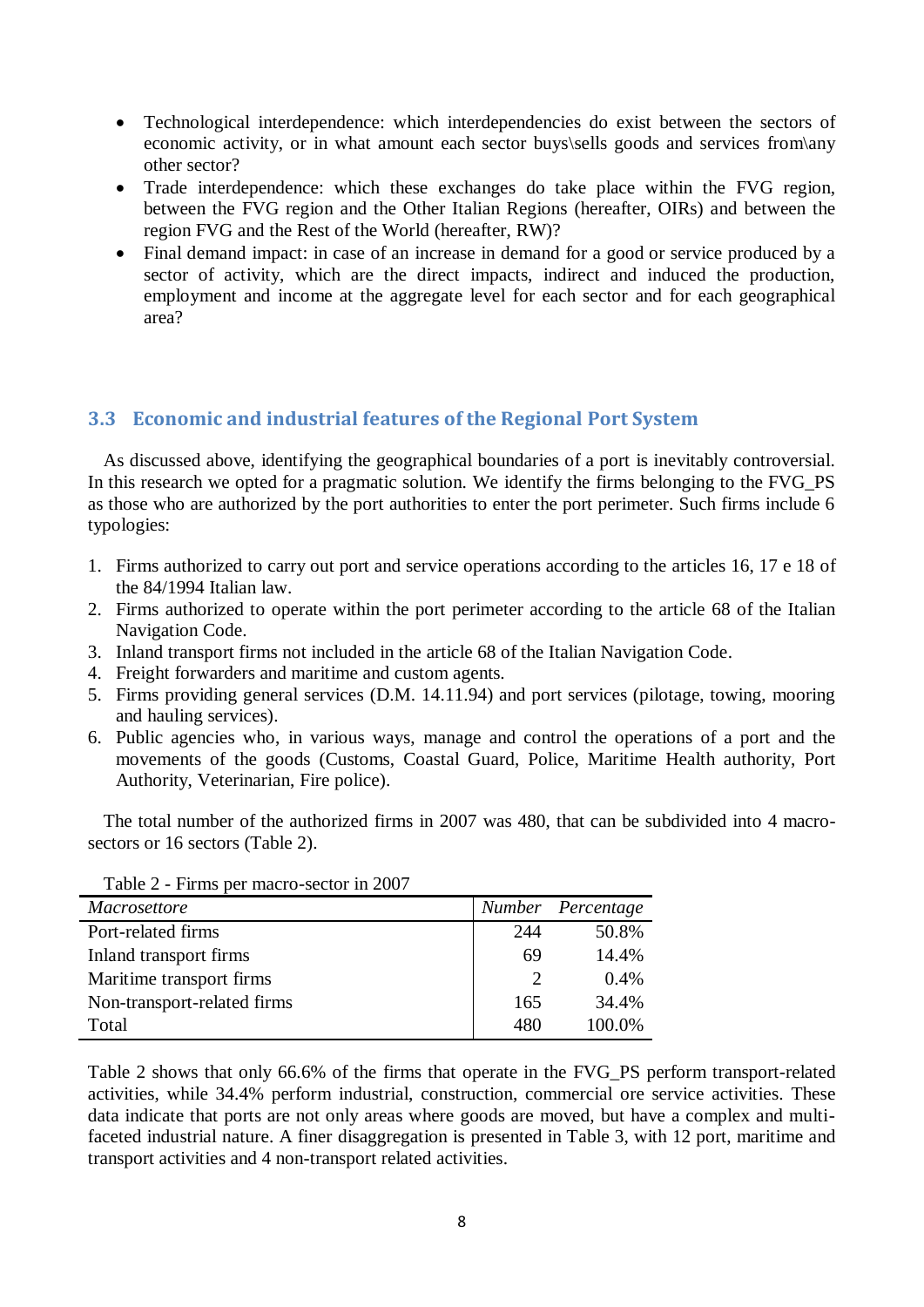| Sector             | <b>Number</b> | Percentage | Monfalcone     | Porto Nogaro   | <b>Trieste</b> |
|--------------------|---------------|------------|----------------|----------------|----------------|
| Agents             | 37            | 7.7%       |                | $\overline{2}$ | 35             |
| Forwarders         | 75            | 15.6%      | 11             | 5              | 59             |
| Shipping.companies | 2             | 0.4%       |                |                | 2              |
| Terminal.operators | 19            | 4.0%       | 3              |                | 15             |
| Public.agencies    | 9             | 1.9%       |                |                | 8              |
| Road.transport     | 66            | 13.8%      | 4              | 2              | 60             |
| Railways           | 3             | 0.6%       |                |                | $\overline{2}$ |
| Port.services      | 4             | 0.8%       |                |                | 3              |
| General services   | 62            | 12.9%      |                |                | 61             |
| Services.to.ships  | 9             | 1.9%       |                |                | 9              |
| Labour.coops       | 22            | 4.6%       | $\mathfrak{D}$ |                | 20             |
| Services.to.goods  |               | 1.5%       |                |                | 6              |
| Manufacturing      | 68            | 14.2%      |                |                | 61             |
| Construction       | 32            | 6.7%       |                |                | 31             |
| Commerce           | 48            | 10.0%      | 2              |                | 45             |
| <b>Services</b>    | 17            | 3.5%       |                |                | 16             |
| Total              | 480           | 100.0%     | 35             | 12             | 433            |

Table 3 – Firms per sector in 2007

Firms can be localized mainly or exclusively within the port perimeter or not. On the basis of the information available, we find that only 26.5% of the firms are localized exclusively within the port perimeter, 31,7% are located also within the port perimeter, and 41,9% are located outside the port perimeter. This indicates that one cannot understand what a port is by looking at what happens within the port area only, as pointed out in the literature on port regionalization.

Next, direct employment, revenue and value added are estimated. This is done on the basis of direct interviews and on the information contained in the income and financial statement for the year 2007. The statistical coverage is presented and discussed in Monte (2011).

Direct employment is estimated on the basis of a questioned asked directly, by telephone or in person, to each firm about the number of people directly employed in port activities in the port perimeter. The overall value is between 5,353 and 8,243 people. The former value considers only of the people employed in the activities strictly performed in the port perimeter, the latter value adds the people employed in the activities performed in port-related firms in the FVG Region but outside the port perimeter (e.g., administrative jobs performed in town offices). The 5.353 people employed in the FVG\_PS are distributed as follows: maritime and custom agents: 3%; freight forwarders: 10%; shipping companies: 4%; terminal operators (stevedores): 11%; public agencies: 18%; road transport and logistics companies: 8%; railway companies: 3%; port services (pilotage, towing, mooring and hauling services): 3%; general services: 7%; services to the ships including bunkering: 1%; labour services (cooperative ex art. 68, porterage): 9%; services to the goods (general and chemical control): 0,2%; manufacturing: 16%; constructions: 2%; commerce: 3%; services: 1%.

Total (direct +indirect) employment of the FVG\_PS is estimated via a methodology applied to the bi-regional I-O model. This is a specific feature of this research that is discussed in detail in Section 4. The figure depends on which assumptions are made. Under the extreme assumption of total port closure and substitution of the demand currently satisfied by the FVG\_PS with foreign imports the total loss for the entire national economic system is equal to 11,443 people.

The estimate of the gross revenue for a FVG\_PS poses an additional difficulty since many firms are multi-activity and multi-branch, so that revenues are produced jointly by branches located in the FVG\_PS and outside the FVG\_PS (in the FVG or outside). Since direct information on how to subdivide the firms' gross revenue between activities and branches were rarely available, the estimate required the introduction of some assumptions. We assumed that total revenue of the firm with many branches could be distributed among them proportionally to the number of people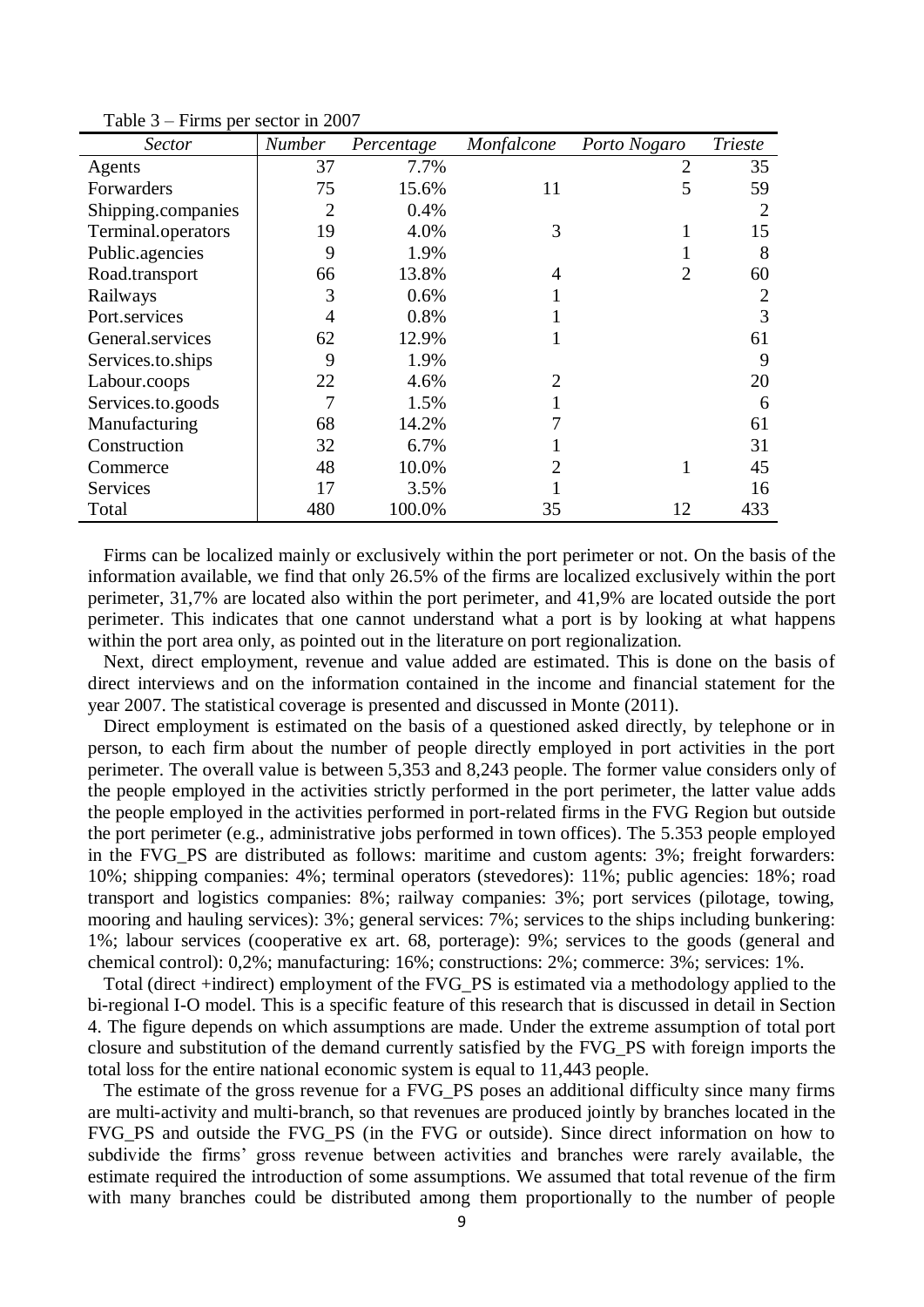employed in each one , corrected by a factor 1.2 to attribute a larger share where the activity takes place than to the headquarters where the administrative and directional activities are performed. Such correction factor is based on informal evidence collected during interviews to the firms' managers. The results for the FVG\_PS are presented in Figure 3.

Figure 3 *-* Total revenue of the firms authorized to work in the FVG\_PS in 2007 per type of activity performed and localization

\_\_\_\_\_\_\_\_\_\_\_\_\_\_\_\_\_\_\_\_\_\_\_\_\_\_\_\_\_\_\_\_\_\_\_\_\_\_\_\_\_\_\_\_\_\_\_\_\_\_\_\_\_\_\_\_\_\_\_\_\_\_\_\_\_\_\_\_\_\_\_\_\_\_\_\_\_\_\_\_\_

|                                     | FVG_PS | <b>FVG</b> | <b>Row Total</b> |
|-------------------------------------|--------|------------|------------------|
| Transport-related<br>activities     | 1,552  | 387        | 1,939            |
| Non-transport-related<br>activities | 428    | 2,752      | 3,180            |
| Column Total                        | 1,980  | 3,139      | 5,119            |

Set to 100 the total revenue of the identified 480 firms that operated in the FVG\_PS, the percentage realized in the FVG Region is equal to 23.6% and that realized in the FVG\_PS is equal 9.1%. This indicates that the FVG\_PS is a very open economic system, in the sense that many firms operating in the FVG\_PS realize their revenue to a larger extent outside the FVG\_PS.

A similar analysis is performed for the value added (Figure 4).

Figure 4 - Value added of the firms authorized to work in the FVG\_PS in 2007 per type of activity performed and localization

|                                     | <b>FVG_PS</b> | <b>FVG</b> | Row total |
|-------------------------------------|---------------|------------|-----------|
| Transport-related<br>activities     | 238           | 183        | 420       |
| Non-transport-related<br>activities | 92            | 796        | 888       |
| Column total                        | 330           | 978        | 1,309     |

\_\_\_\_\_\_\_\_\_\_\_\_\_\_\_\_\_\_\_\_\_\_\_\_\_\_\_\_\_\_\_\_\_\_\_\_\_\_\_\_\_\_\_\_\_\_\_\_\_\_\_\_\_\_\_\_\_\_\_\_\_\_\_\_\_\_\_\_\_\_\_\_\_\_\_\_\_

The total value added within the FVG\_PS is equal to 330 million euros, of which 72% deriving from transport-related activities and 34% from non-transport-related activities. Hence, within the FVG\_PS, 1/3 of the value-added is generated by non-transport-related activities.

More in detail, the value added generated by the transport activities can be subdivided as follows: maritime and custom agents: 3.2%; freight forwarders: 11.8%; shipping companies: 5.6%; terminal operators: 11.2%; public agencies: 22.1%; road transport and logistics companies: 9.6%; railway companies: 5.1%; port services (pilotage, towing, mooring and hauling services): 8.6%; general services: 9.5%; services to the ship including bunkering: 1.5%; labour services (cooperative ex art. 68, porterage): 9.6%; services to the goods (general and chemical control): 0.6%; manufacturing: 0.7%; construction: 0.0%; commerce: 0.7%; services: 0.1%. It deserves special mention the large percentage generated by the public agencies, underlining the crucial public good nature of a port.

The FVG PS is a very open system. Many firms that operate within it are part of a group that operates in other ports and regions as well (percentagewise they are 46% in terms of number and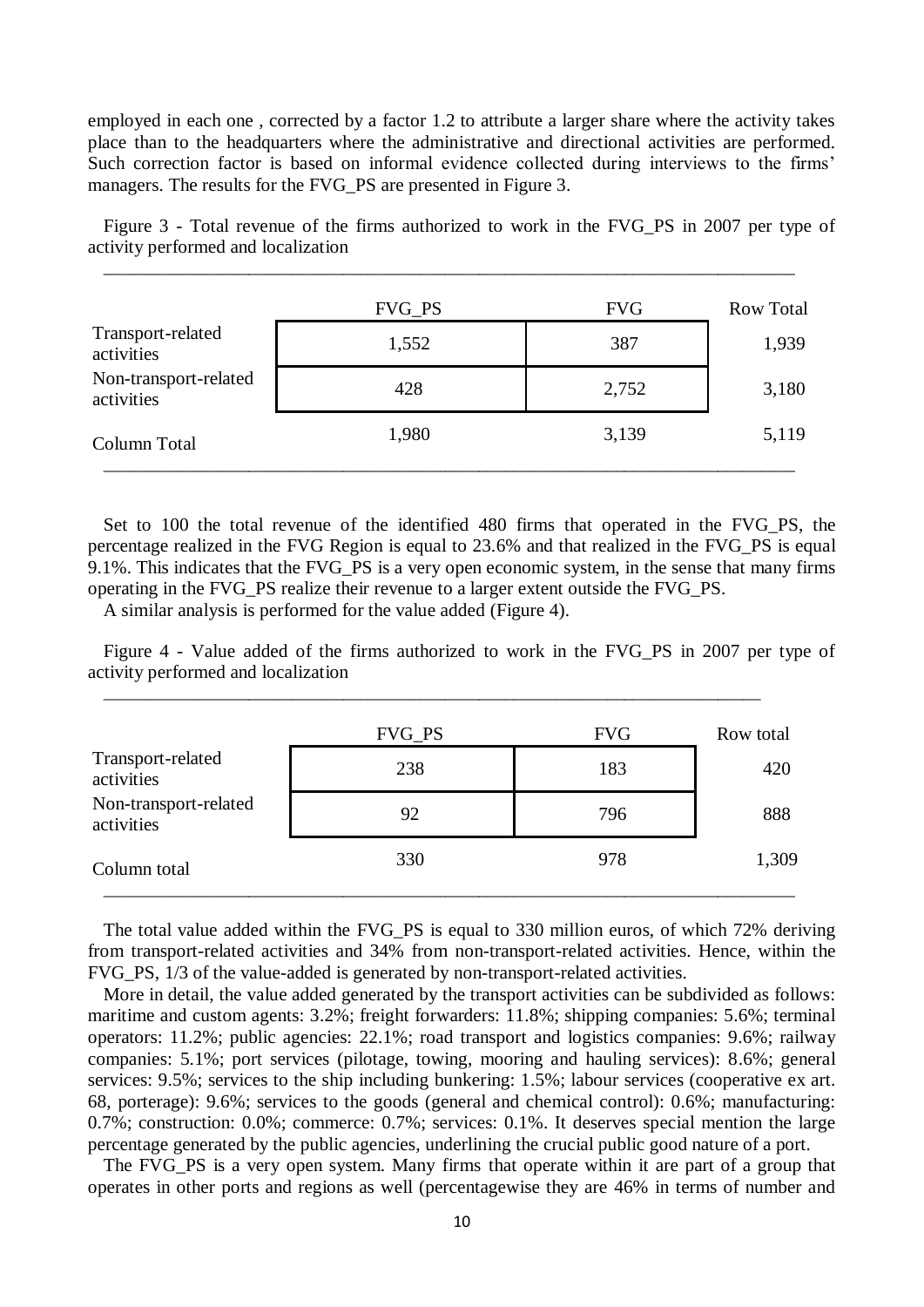88% in terms of revenue). 37% of the firms have more than one branch. 90% of the firm have their registered office in the FVG, but some have their registered office abroad. The openness of the system is confirmed when one looks at where the input suppliers and the clients are located. It turns out that the FVG\_PS buys its inputs 50% abroad, 42% in OIRs and only 8% in FVG. It sells its services 29% within the FVG region, 36% in OIRs and 34% abroad.

From the balance sheets it was also been possible to estimate some financial indicators such as: EBITDA/R (earnings before interest, taxes, depreciation, and amortization on revenues), return on sales (ROS), return on asset (ROA), return on investment (ROI), and return on equity (ROE).

| <i>Sector</i>      | $N^{\circ}$ of firms | <b>EBIDTA/R</b> | <b>ROS</b> | <b>ROA</b> | ROI     | <b>ROE</b> |
|--------------------|----------------------|-----------------|------------|------------|---------|------------|
| Agents             | 26                   | 2.09            | 1.95       | 5.54       | 5.59    | 16.07      |
| Forwarders         | 50                   | 1.24            | 3.01       | 5.41       | 2.97    | 4.31       |
| Shipping.companies | $\overline{2}$       | 2.60            | 1.30       | 2.70       | 1.90    | 1.70       |
| Terminal.operators | 13                   | 6.13            | 4.29       | 5.00       | 3.93    | 3.08       |
| Road.transport     | 15                   | 2.35            | 1.26       | 2.42       | $-0.69$ | 0.62       |
| Railways           | 3                    | 5.96            | $-7.33$    | $-1.54$    | 1.28    | $-1.10$    |
| Port.services      | 4                    | 15.68           | 6.59       | 4.84       | 4.35    | 5.76       |
| General.services   | 23                   | 16.41           | 9.56       | 11.36      | 12.70   | 15.17      |
| Services.to.ships  | 8                    | 2.08            | 1.43       | 4.32       | 1.50    | 8.25       |
| Labour.coops       | 12                   | 5.07            | 2.92       | 5.65       | 5.58    | 31.83      |
| Services.to.goods  | 4                    | 10.07           | 7.51       | 14.87      | 16.62   | 36.03      |
| Manufacturing      | 44                   | 5.09            | 3.84       | 2.96       | 1.19    | 6.85       |
| Construction       | 20                   | 10.51           | 6.96       | 4.96       | 5.11    | $-11.01$   |
| Commerce           | 21                   | 1.14            | $-1.08$    | 1.31       | $-2.42$ | $-4.07$    |
| Services           | 8                    | 19.29           | 9.53       | 11.47      | 15.22   | 25.35      |

Table 4 - Balance sheet indicators (2007)

In 2007 the EBIDTA/R indicators are positive. The firms that supply port services and general services show the highest values. The ROS indicator, which is net of amortization, presents in general much lower values with also a negative value in the case of rail transport.

The group of indicators that have the returns in the numerator (, ROA, ROI and ROE) presents high values in the case of the firms offering services to the goods and general services. Road transport has a negative ROI, rail transport a negative ROA and ROE, and the construction sector a negative ROE. The firms that supply services to the goods and the labour cooperatives, being characterized by low levels of equity, have high ROE values. Overall, firms belonging to the port sectors have in 2007 an average ROE equal to 11.07, a relatively good profitability value compared with the firms in manufacturing that have a value equal to 6.85.

## **4 The role of port system in the economy**

In order to evaluate how the FVG\_PS interacts with the remaining sectors of the economy, a biregional I-O model has been built. Since a bi-regional model was not available, a 5 sector biregional model for the regions FVG and OIRs has been initially constructed (for the details of the methodology used refer to Danielis, 2011, p. 93). These 5 sectors are: primary and secondary manufacture, transport, commerce, construction and services. Then, the FVG transport sector has been disaggregated into 12 port sectors plus the remaining transport sector. The final result is a bioregional (FVG and OIRs) I-O model with 12+5 FVG sectors and 5 OIRs sectors. Such model can be used for the structural, multiplier and impact analysis (Miller and Blair, 1985). The model allows to coherently compare the FVG\_PS with the other sectors, estimate their backward and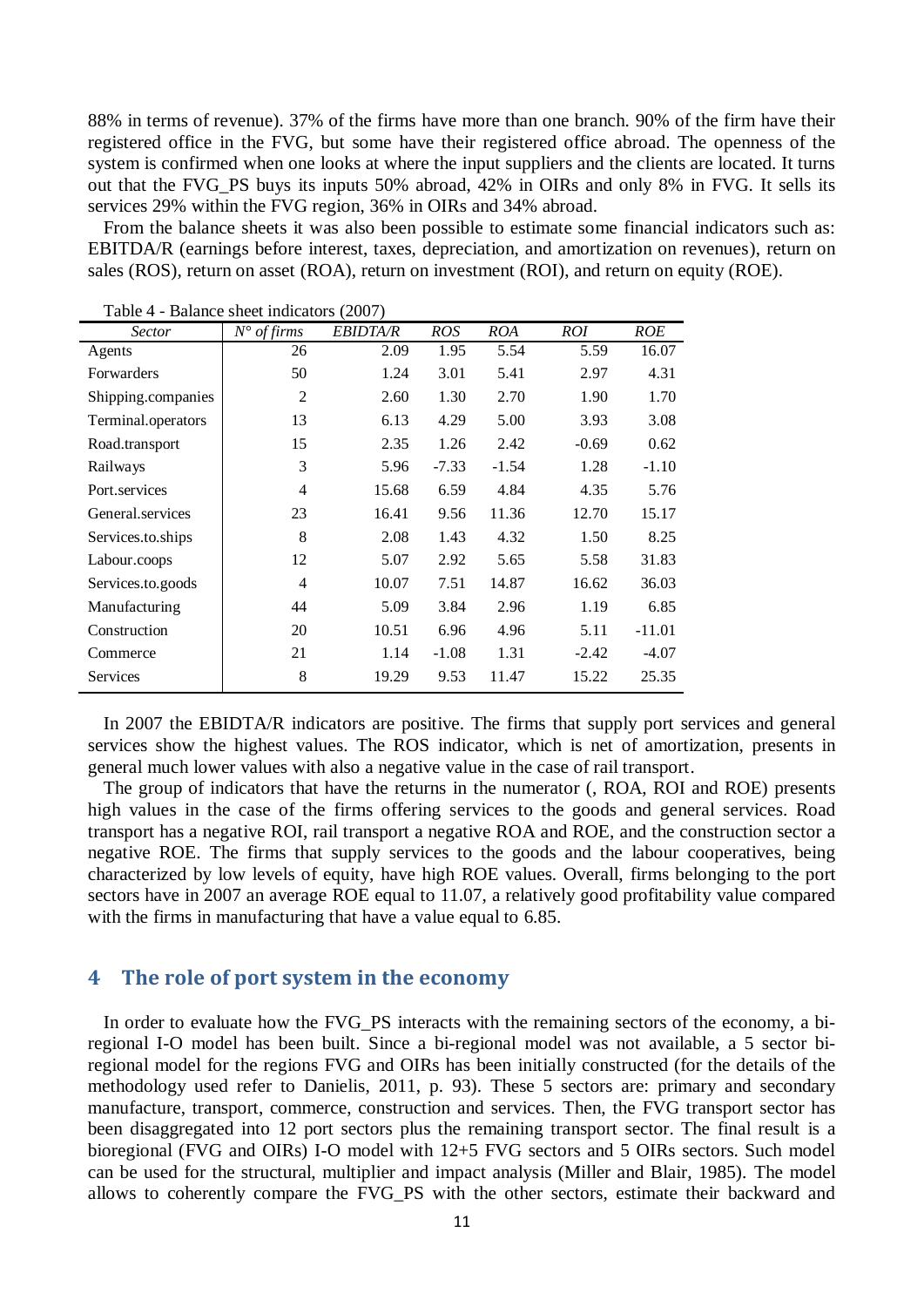forward linkages and perform impact analysis, i.e., how a change in the FVG\_PS affects the economy and vice versa.

Focusing on the aggregate data of the I-O table, the direct economic importance of the FVG\_PS for the FVG region is the following. It represents 3% of total regional production (1,974 million  $\epsilon$ , hereafter M€), and 1,3% of total regional value added (424 *M€*), and it generates 3,9% (147 *M€*) of the regional net tax revenue. Its contribution to trade is 9,2% of the exports and 8,5% of the imports. As mentioned, the direct employment is equal to 5,353-8,243 jobs, that is 0,9-1,4% of the total regional employment. The total (direct and indirect) economic importance though, estimated as explain in Section 4.2, is equal in terms of revenue to 1,032-3,055 *M€*, and in terms of employment to 11,443 jobs, depending on the assumption made about how the FVG\_PS is substituted.

The I-O model allows us to estimate how output, employment and income changes due to a change in final demand (i.e., private or public consumption, investment, export or change in inventory). Impact analysis depends on the type of model used as shown in Miller and Blair (1985). The bi-regional (FVG-OIRs) I-O model, open to foreign trade (so that part of the multiplying effect is produced abroad and is not accounted in the model), but closed with respect to income (so that the income obtained is assumed to be spent according to the current expenditure pattern; the Type 2 income multiplier is used), produces the multipliers reported in Table 5.

|                    | $\sim$ apparent integration interference of $\sim$ |                       |                              |                                  |  |  |  |  |  |
|--------------------|----------------------------------------------------|-----------------------|------------------------------|----------------------------------|--|--|--|--|--|
| <b>Sector</b>      | National output<br>multiplier                      | FVG output multiplier | Induced output<br>multiplier | $Direct + indirect$<br>variation |  |  |  |  |  |
| Agents             | 2.71                                               | 1.12                  | 1.22                         | 0.98                             |  |  |  |  |  |
| Forwarders         | 3.34                                               | 1.14                  | 1.52                         | 1.23                             |  |  |  |  |  |
| Shipping.companies | 3.07                                               | 1.07                  | 1.54                         | 1.25                             |  |  |  |  |  |
| Terminal.operators | 3.68                                               | 1.90                  | 1.58                         | 1.28                             |  |  |  |  |  |
| Public.agencies    | 2.94                                               | 1.40                  | 1.46                         | 1.18                             |  |  |  |  |  |
| Road.transport     | 4.14                                               | 1.16                  | 1.92                         | 1.55                             |  |  |  |  |  |
| Railways           | 3.05                                               | 1.07                  | 1.52                         | 1.23                             |  |  |  |  |  |
| Port.services      | 2.30                                               | 1.27                  | 0.98                         | 0.79                             |  |  |  |  |  |
| General services   | 2.91                                               | 1.50                  | 1.29                         | 1.05                             |  |  |  |  |  |
| Services.to.ships  | 3.41                                               | 1.21                  | 1.54                         | 1.24                             |  |  |  |  |  |
| Labour.coops       | 3.09                                               | 1.55                  | 1.51                         | 1.22                             |  |  |  |  |  |
| Services.to.goods  | 3.19                                               | 1.67                  | 1.42                         | 1.15                             |  |  |  |  |  |
| Average FVG_PS     | 3.15                                               | 1.34                  | 1.46                         | 1.18                             |  |  |  |  |  |

Table  $5 -$  Output and income multipliers

A unit variation in the final demand for the average FVG\_PS has a multiplying output effect on the national economy equal to 3.15 (column 1), a reasonably high value, with some variability among sectors (road transport and logistics being the highest and port services the lowest ). However, the effect on the FVG economy is limited to an average 1,34 output effect (column 2) (terminal operators having the highest value and shipping companies the lowest). The induced component of the total multiplier (column 3) is equal, on average, to 1.46, that is, almost half of the total effect (3.15). This is due to the income generated, the remaining to the production interdependences. The forth column reports on the income effect of a unit variation in the port service final demand. On average, when the final demand increases by 1, income increases nationally by 1.18.

It has been possible, within the I-O framework, to estimate the employment multiplier: it resulted that a  $M\epsilon$  increase on the final demand for the average FVG\_PS will push employment up by 7,13 labour units (for details, Danielis, 2011, p. 114).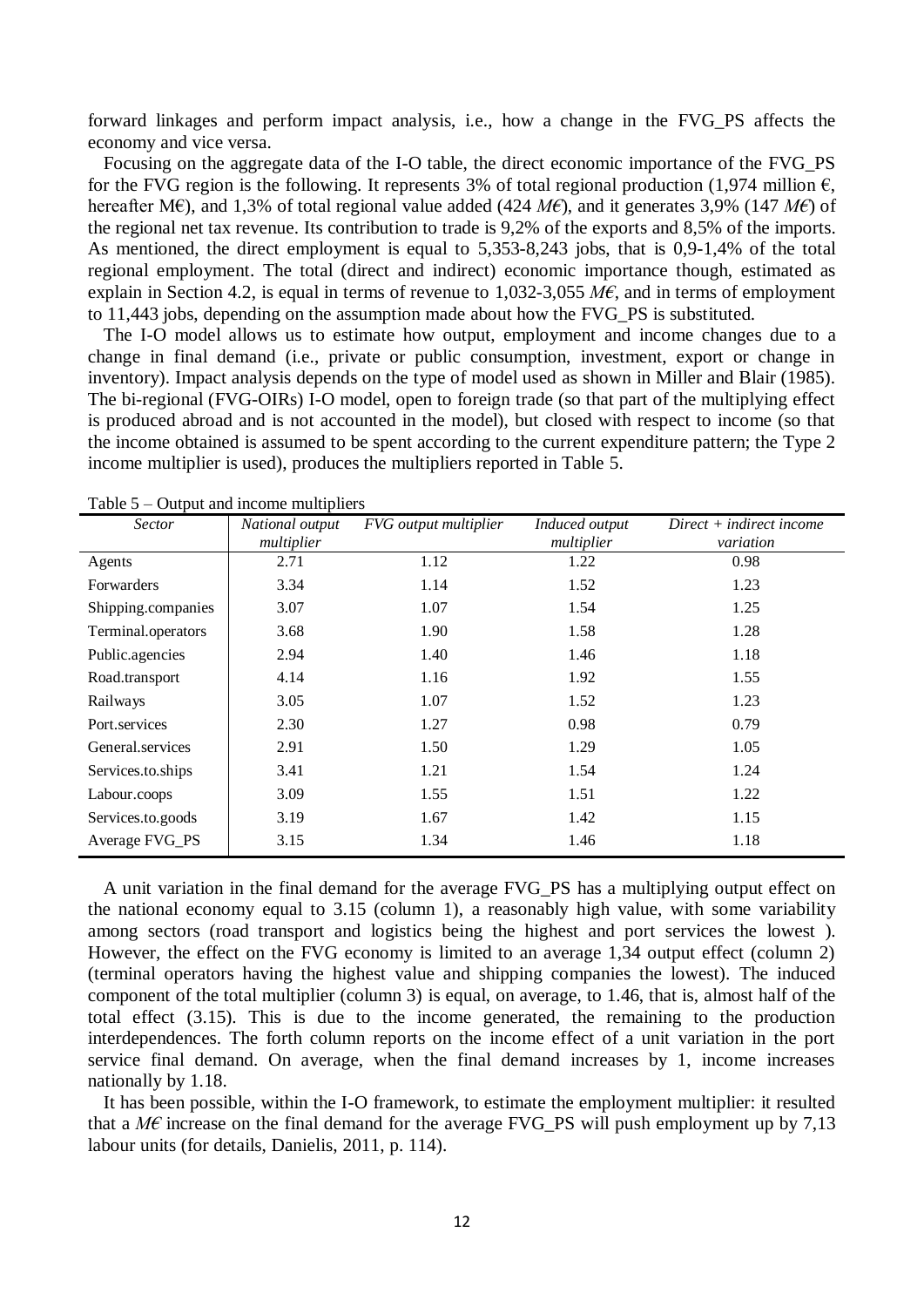### **4.1 A methodology to estimate technological self-sufficiency of the port system**

The I-O table presented in Figure 2 can be written in compact form:

$$
\begin{bmatrix} x^P \\ x^R \\ x^I \end{bmatrix} = \begin{bmatrix} X^{PP} & X^{PR} & X^{PI} \\ X^{RP} & X^{RR} & X^{RI} \\ X^{IP} & X^{IR} & X^{II} \end{bmatrix} + \begin{bmatrix} y^P \\ y^P \\ y^I \end{bmatrix} \tag{1}
$$

where  $x^P$  is the output vector of the 12 FVG port sectors,  $x^R$  is the output vector of the remaining 5 FVG industrial sectors and  $x<sup>1</sup>$  is the output vector of the 5 sectors located in the OIRs. The final demand vector *y* and the flow matrices *X* are similarly defined. For instance, the rectangular matrix  $X^{IP}$  contains the inputs bought by the 12 FVG port sectors from the OIRs. The accounting scheme is made operational and transformed in a model via the Leontief assumption  $A = X\hat{x}^{-1}$ , that allows us to rewrite (1) as:

$$
\begin{bmatrix} x^P \\ x^R \\ x^I \end{bmatrix} = \begin{bmatrix} A^{PP} & A^{PR} & A^{PI} \\ A^{RP} & A^{RR} & A^{RI} \\ A^{IP} & A^{IR} & A^{II} \end{bmatrix} \begin{bmatrix} x^P \\ x^R \\ x^I \end{bmatrix} + \begin{bmatrix} y^P \\ y^P \\ y^I \end{bmatrix} . \tag{2}
$$

This can be solved, thanks to the Leontief assumption, as:

$$
\begin{bmatrix} x^P \\ x^R \\ x^I \end{bmatrix} = \begin{bmatrix} I - A^{PP} & -A^{PR} & -A^{PI} \\ -A^{RP} & I - A^{RR} & -A^{RI} \\ -A^{IP} & -A^{IR} & I - A^{II} \end{bmatrix}^{-1} \begin{bmatrix} y^P \\ y^R \\ y^I \end{bmatrix} = \begin{bmatrix} B^{PP} & B^{PR} & B^{PI} \\ B^{RP} & B^{RR} & B^{RI} \\ B^{IP} & B^{IR} & B^{II} \end{bmatrix} \begin{bmatrix} y^P \\ y^R \\ y^I \end{bmatrix} \tag{3}
$$

where the identity matrix *I* has the needed dimension. Matrix *B*, here partitioned into 9 submatrices, contains the multipliers of the port production, of the other FVG industrial sectors and of the OIRs' sectors activated by a change of the final demand.

Since we aim at analysing how and how strongly the port sectors are linked with the remaining industries, it is convenient to decompose the multiplier matrices. In order to simplify the analysis it is useful to consider a bi-partitioned model made up of the port sectors and of the non-port sectors, regardless whether localized in the FVG or in the OIRs. This simple I-O model has a solution equal to:

$$
\begin{bmatrix} x^P \\ x^N \end{bmatrix} = \begin{bmatrix} I - A^{PP} & -A^{PN} \\ -A^{NP} & I - A^{NN} \end{bmatrix}^{-1} \begin{bmatrix} y^P \\ y^N \end{bmatrix} = \begin{bmatrix} B^{PP} & B^{PN} \\ B^{NP} & B^{NN} \end{bmatrix} \begin{bmatrix} y^P \\ y^N \end{bmatrix}
$$
(4)

where variables have the standard meaning. The inverse can be written via the Aitken blockdiagonalization:

$$
\begin{bmatrix} I - A^{PP} & -A^{PN} \\ -A^{NP} & I - A^{NN} \end{bmatrix} = \begin{bmatrix} I & 0 \\ -A^{NP} (I - A^{PP})^{-1} & I \end{bmatrix} \begin{bmatrix} I - A^{PP} & 0 \\ 0 & S \end{bmatrix} \begin{bmatrix} I & -(I - A^{PP})^{-1} A^{PN} \\ 0 & I \end{bmatrix}
$$
(5)

where  $S = I - A^{NN} - A^{NP} (I - A^{PP})^{-1} A^{PN}$ . The matrix *S* is also known as Schur's complement. It can be proved that equation (4) has a solution only if  $I - A^{PP}$  and the Schur's complement are not singular and, hence, can be inverted. In such a case, the inverse can be written as: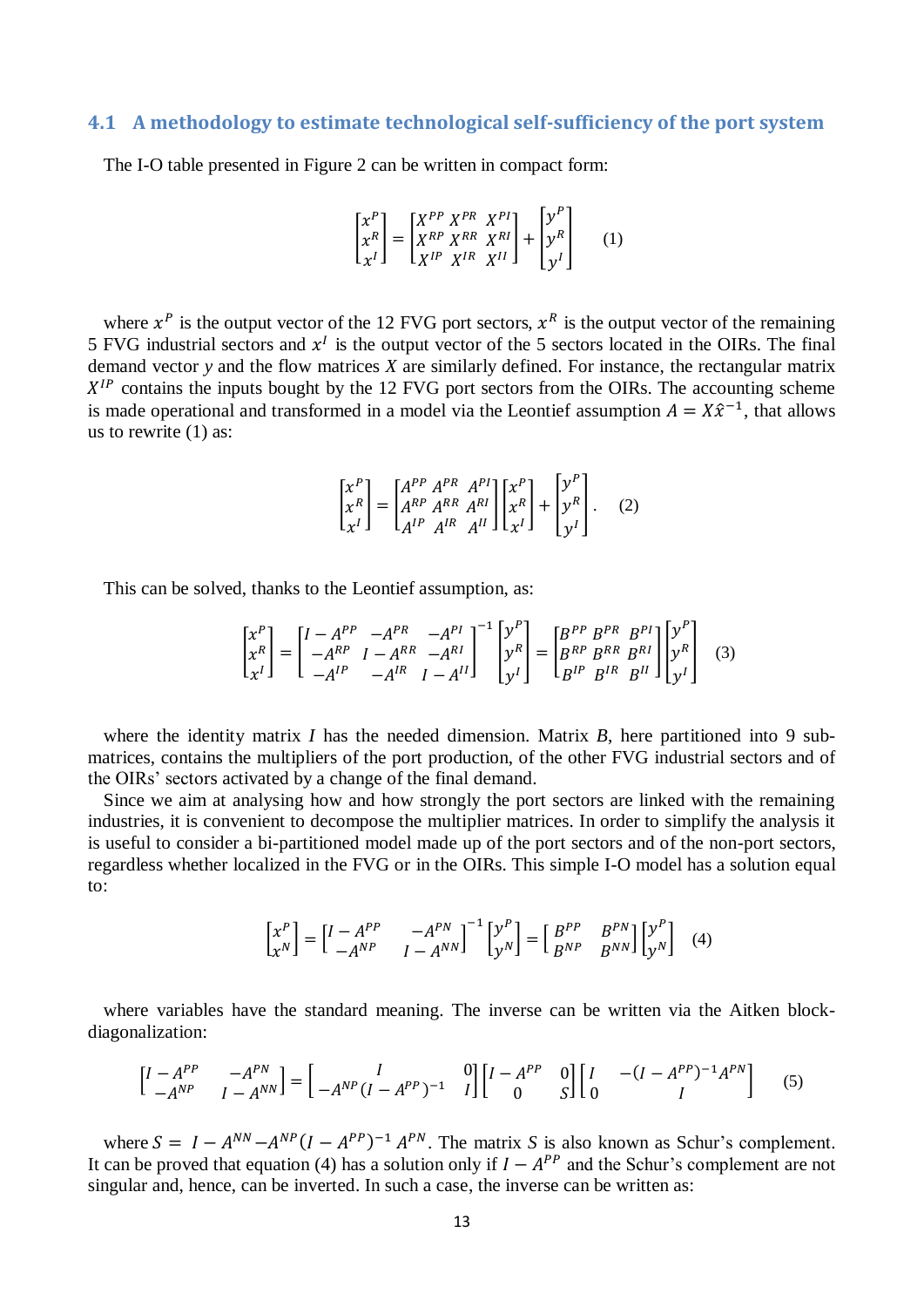$$
\begin{bmatrix} B^{PP} & B^{PN} \\ B^{NP} & B^{NN} \end{bmatrix} = \begin{bmatrix} \begin{bmatrix} I + (I - A^{PP})^{-1} A^{PN} S^{-1} A^{NP} \end{bmatrix} (I - A^{PP})^{-1} & (I - A^{PP})^{-1} A^{PN} S^{-1} \\ S^{-1} A^{NP} (I - A^{PP})^{-1} & S^{-1} \end{bmatrix} \tag{6}
$$

The model can be solved with a different ordering of the matrix:

$$
\begin{bmatrix} B^{PP} & B^{PN} \\ B^{NP} & B^{NN} \end{bmatrix} = \begin{bmatrix} H & H A^{PN} (I - A^{NN})^{-1} \\ (I - A^{NN})^{-1} A^{NP} H & [I + (I - A^{NN})^{-1} A^{NP} H A^{PN} ] & (I - A^{NN})^{-1} \end{bmatrix} . \tag{7}
$$

Therefore, the multiplier matrix of the port production with respect to the port demand can be expressed as either:

$$
H = B^{PP} = [I - A^{PP} - A^{PN}(I - A^{NN})^{-1}A^{NP}]^{-1}
$$
 (8)

or

$$
B^{PP} = [I + (I - A^{PP})^{-1} A^{PN} S^{-1} A^{NP}] (I - A^{PP})^{-1}.
$$
 (9)

The interpretation of equation (8) is immediate when we recall that the inverse of a non-singular matrix non can be expressed by the Neumann's series, so that  $(I - A)^{-1} = I + A + A^2 + A^3$  $A^n + \cdots$ . Therefore the port output multipliers are due to the direct technical coefficients of the port's sectors  $(A^{PP})$  and by the forward and feedback effects. In fact, an output increase in a port sector stimulates production in the other sectors. Such forward effect is captured in the matrix  $A^{NP}$ . We know that a demand increase in non-port goods leads to a increase in their production that, cycle by cycle, is captured by the inverse matrix  $(I - A^{NN})^{-1}$ . Moreover, the increased production leads to a further increase in the demand of port services determined by the input coefficient matrix  $A^{PN}$ . This explains why the propagation effect outside the port is null when the matrices  $A^{PN}$  or  $A^{NP}$  are made up of zero values. If the  $A^{PN}$  matrix is null, an increase in non-port production does not stimulate port production. Conversely, if the  $A^{NP}$  matrix is made up of zero elements, the port production is self-sufficient and does not generates effect on the remaining sectors of the economy.

Equation (8) confirms the importance of these links to calculate the forward effect. Actually, the port production activated by its own demand in an "autarchic" regime is given by  $(I - A^{PP})^{-1}$ , that is the driving force in equation (9). But it causes a spill-over effect on the rest of economy that is greater the larger the matrix  $A^{NP}$ . Such increase in production activates, in turn, the remaining sectors as expressed by Schur's matrix, S, whose inverse captures the total variation. The final effect is an increase in port service demand unless the  $A^{PN}$  matrix is zero. The demand increase, in turn, increases the port output according to its integration measure captured by  $(I - A^{PP})^{-1}$ .

In conclusion, the forward and backward effects are lower, the lower the coefficients of the activation matrices  $A^{PN}$  and  $A^{NP}$ . In the literature various metrics exists with reference to matrices with non-negative elements, such as the spectral norm or the Frobenius norm, but there is no immediate interpretation of their value (Salce, 1993). Since, it is convenient to analyse the importance of these matrices for the port system, a first exercise consists in observing the total multipliers matrix,  $B^{PP}$ , that refers only to intra-port activation. One can estimate the share attributable to the inverse matrix  $(I - A^{PP})^{-1}$ .

The application of this methodology of matrix decomposition to the TIS bi-regional FVG-OIRs 2007, leads to the result illustrated in Table 6.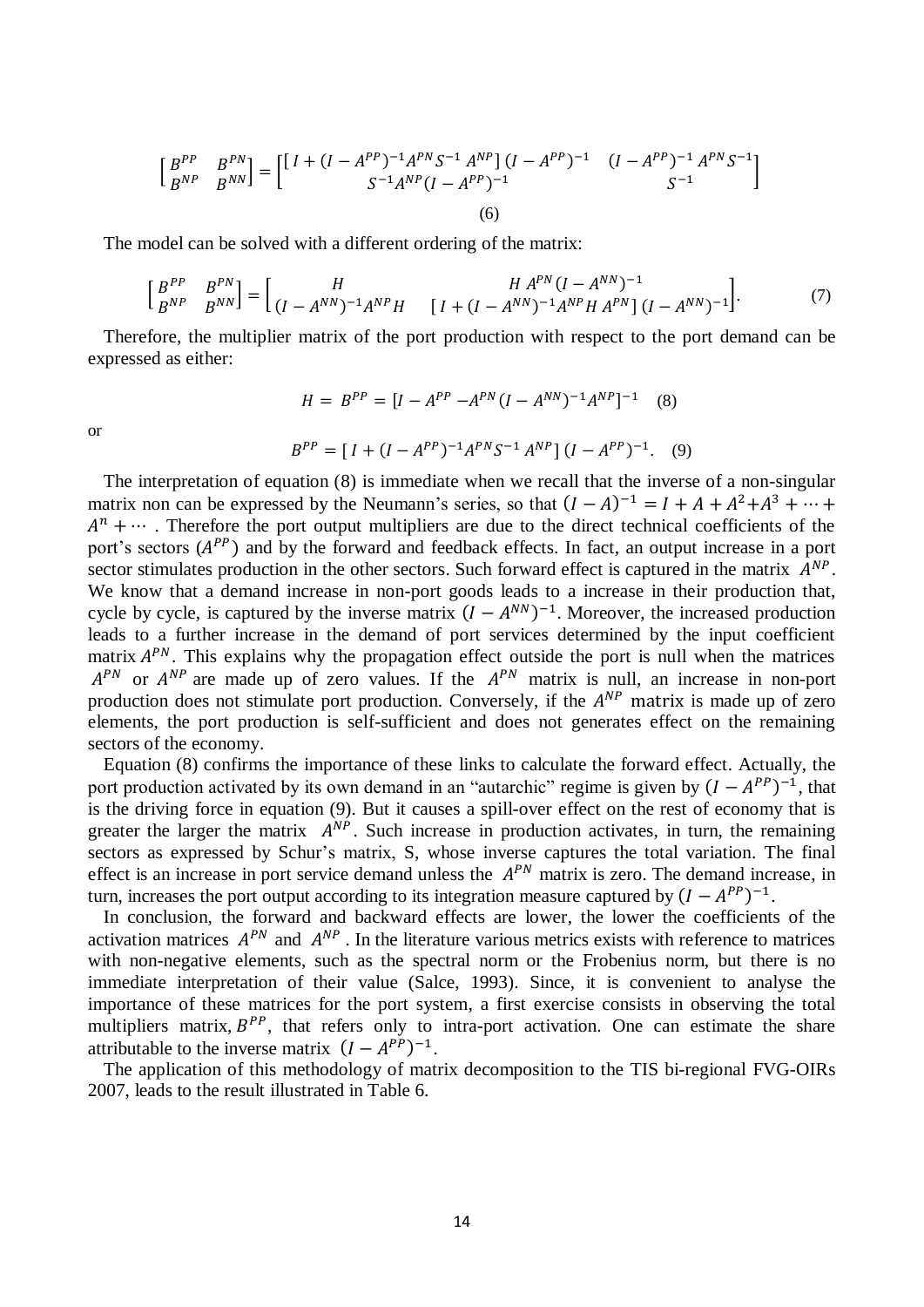|    |                    |      | 2    | $\mathfrak{Z}$ | 4    | 5    | 6    | 7    | 8    | 9    | 10   | 11   | 12           | Aver. |
|----|--------------------|------|------|----------------|------|------|------|------|------|------|------|------|--------------|-------|
|    |                    |      |      |                |      |      |      |      |      |      |      |      |              | row   |
| 1  | Agents             | 100  | 99   | 100            | 99   | 76   | 97   | 58   | 98   | 97   | 72   | 93   | 3            | 82.7  |
| 2  | Forwarders         | 99   | 100  | 37             | 100  | 70   | 97   | 95   | 69   | 68   | 99   | 81   | 2            | 76.4  |
| 3  | Shipping.companies | 95   | 99   | 100            | 100  | 98   | 59   | 99   | 100  | 100  | 98   | 100  | 29           | 89.8  |
| 4  | Terminal.operators | 100  | 100  | 64             | 100  | 6    | 60   | 85   | 3    | 3    | 42   | 21   | $\mathbf{0}$ | 48.7  |
| 5  | Public.agencies    | 100  | 100  | 100            | 100  | 100  | 93   | 99   | 100  | 100  | 100  | 99   | 100          | 99.3  |
| 6  | Road.transport     | 98   | 100  | 94             | 100  | 100  | 100  | 93   | 85   | 86   | 99   | 100  | 70           | 93.8  |
| 7  | Railways           | 77   | 96   | 52             | 99   | 100  | 94   | 100  | 80   | 79   | 59   | 100  | 70           | 83.8  |
| 8  | Port.services      | 98   | 94   | 32             | 100  | 98   | 13   | 70   | 100  | 99   | 100  | 95   | 41           | 78.3  |
| 9  | General.services   | 100  | 99   | 87             | 100  | 100  | 42   | 71   | 100  | 100  | 91   | 100  | 76           | 88.8  |
| 10 | Services.to.ships  | 100  | 99   | 95             | 100  | 99   | 47   | 73   | 100  | 100  | 100  | 99   | 58           | 89.2  |
| 11 | Labour.coops       | 99   | 100  | 32             | 100  | 20   | 65   | 86   | 17   | 17   | 91   | 100  | $\Omega$     | 60.6  |
| 12 | Services.to.goods  | 87   | 100  | 5              | 99   |      | 18   | 22   |      |      | 40   | 100  | 100          | 47.8  |
|    | Average            | 96.1 | 98.8 | 66.5           | 99.8 | 72.3 | 65.4 | 79.3 | 71.1 | 70.8 | 82.6 | 90.7 | 45.8         | 78.3  |

Table 6 – Share of internal activation on total production in the FVG\_PS

The *ij* values presented in Table 6 indicate the share of internal activation (i-th row) deriving from an increase in the sectorial final demand (j-th column). For instance, the value 95, third row and first column, shows that an increase in maritime and custom agents final demand induces a change in the production of the shipping companies, 95% of which remains in the FVG\_PS whereas the remaining 5% has an effect outside the FVG\_PS. The high values of the first column, hence, indicate that final demand by the maritime and custom agents activates production almost exclusively within the FVG\_PS (96.1%). However, if we consider the services-to-goods sector the picture is quite different, with a smaller value (45.8). This means that the multiplying process of the final demand for service to goods activates production to an important extent outside the FVG\_PS. It can also be noted that some sectors, for instance row 5, public agencies, have an activation effect across sectors outside the FVG\_PS close to zero (99.8).

To summarize, the table allows us to conclude the FVG\_PS has a quite high level of selfsufficiency, on average equal to 78.3%. That is, the final demand for the port sectors' services activates production ¾ of which take place in the FVG\_PS itself. The positive interpretation of this result is that, at least from a technological point of view, the FVG\_PS is a "cluster"<sup>4</sup>. The negative aspect is that the FVG PS has weak relationships with the remaining economic sectors, a result already found by Doi *et al.* (2001) as illustrated in Section 2.

### **4.2 The economic importance of the port system**

**.** 

In many empirical studies the estimate of indirect employment is presented but it is not clearly explained how it is obtained. Generally, there is a reference to a multiplier, quoted from the literature, which transforms the direct employment estimate into an estimate of the indirect employment. Consequently, such multiplier is somewhat "ad hoc", external to the analytical framework used.

In other applications, the indirect employment is said to be derived from inputs bought by the port sectors from other sectors. Employment\output ratios, derived from the national I-O tables, are then

<sup>4</sup> But since, according to De Langen (2003), the organizational, management and promotional aspects are an essential part of the cluster concept, and they are not considered in this research, we used the more conservative concept of port system.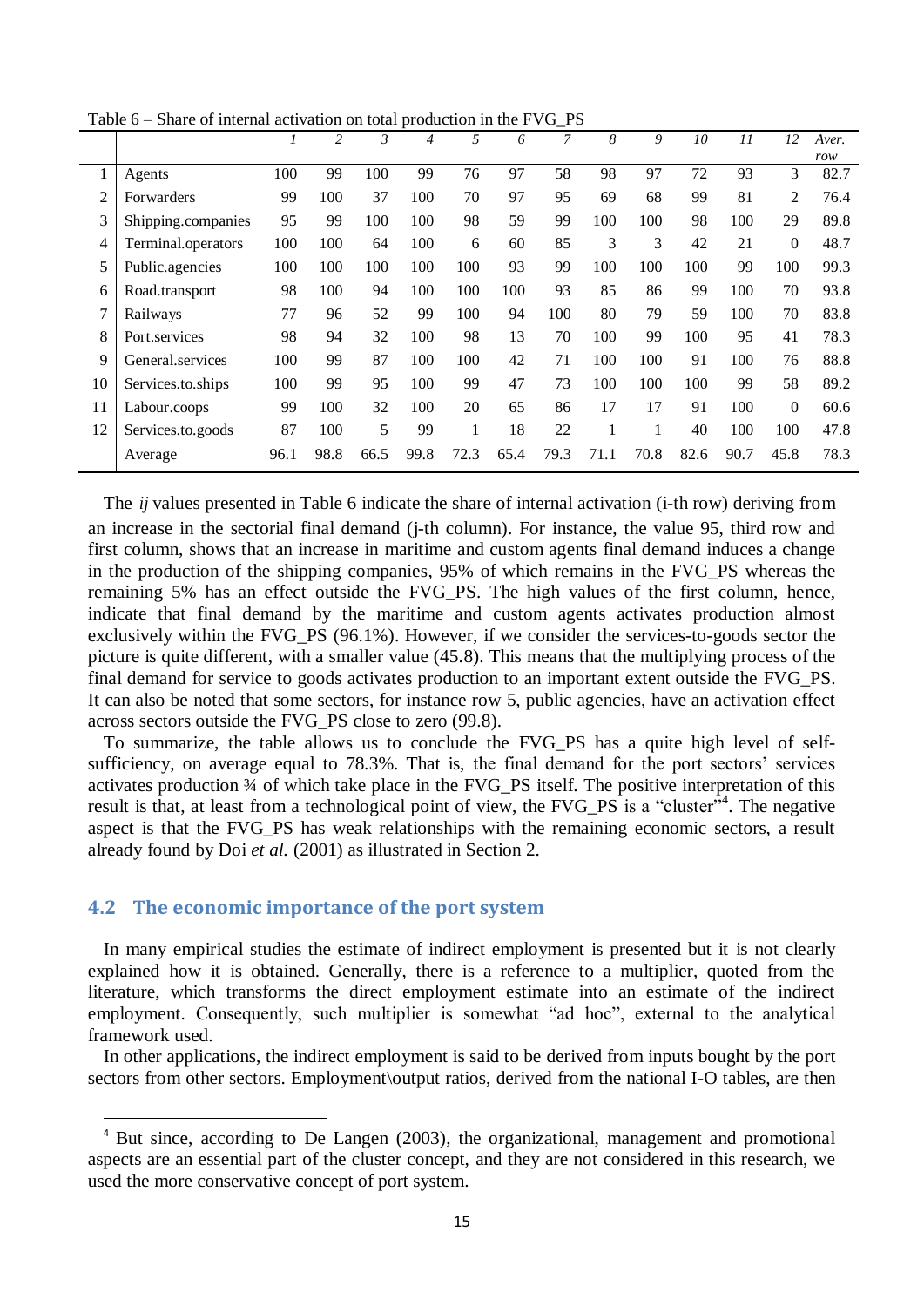used to come up with an estimate of the indirect employment. In such a case, the entire backward\forward linkage structure is lost. Coppens (2005) is, to our knowledge, the only paper that tries to define in a sound approach what is meant by "indirect effect". He defines it on the basis of the I-O model, but fails to account for some recent theoretical developments.

In this section we present and apply a methodology that provides, in our view, a coherent and explicit framework to estimate the total output and employment importance of a port.

The analysis presented in Subsection 4.1 is useful since it provides an estimate of the level of integration of the port system within the economy. However, it is only a starting point because it does not consider the absolute levels of final demand. In other terms, the values provided are only potential, because if final demand is small or null, the induced production is small or null too, notwithstanding the propagation channel. Hence, a methodology that captures both the actual value of the final demand and the propagation channels is needed.

A useful approach is due to Paelinck, De Cavael and Degueldre (1965) and Strassert (1968) who developed a methodology that can quantify the output loss if a given sector would not exist. The initial proposal is quite simple. It consisted in deleting a row and a column of the Leontef matrix and the corresponding final demand. Doing so, one assumes that the production is entirely substituted by imports. The more important the sector is, the larger the total output loss. Similarly, one can proceed deleting a group of homogenous sectors.

However, borrowing from the backward and forward linkages literature (Rasmussen, 1956, Chenery e Watanabe, 1958, Augustinovic, 1970, Jones, 1976, Schultz, 1976, Harrigan and McGilvrey, 1988), it resulted that deleting a whole sector makes little sense. It is more useful to cancel out some or all the links of the sector under scrutiny, since it continues to exist and offer its goods and service, but with a different technology that does not make use of some or all intermediate goods or supplies only final demand. In so doing, it is possible to identify the various propagations channel and the different pull e push factors, without using the Ghosh supply approach.

Formally, one should estimate how much production is lost when  $A^{PP} = A^{NP} = A^{PN} = 0$  and Leontief inverse matrix reduces to:

$$
\bar{B} = \begin{bmatrix} I & 0 \\ 0 & (I - A^{NN})^{-1} \end{bmatrix}
$$

so that the difference between the realized and this "theoretically possible" output levels is given by:

$$
\begin{bmatrix} \Delta x_1^P \\ \Delta x_1^N \end{bmatrix} = \begin{bmatrix} H - I & H A^{PN} (I - A^{NN})^{-1} \\ (I - A^{NN})^{-1} A^{NP} H & (I - A^{NN})^{-1} A^{NP} H A^{PN} (I - A^{NN})^{-1} \end{bmatrix} \begin{bmatrix} y^P \\ y^N \end{bmatrix}
$$
(10)

Following Miller and Lahr (2001), it is possible to propose some alternatives. The simplest and most used one, is the "complete specialization" one, in the sense that the port sector keeps on utilizing the intermediate goods, but only those produced within the cluster. This is to assume  $A^{NP} = A^{PN} = 0$ , so the Leontief inverse matrix becomes:

$$
\hat{B} = \begin{bmatrix} (I - A^{PP})^{-1} & 0 \\ 0 & (I - A^{NN})^{-1} \end{bmatrix}.
$$

so that, using equation (9) the difference between the realized and this new "theoretically possible" output levels is given by: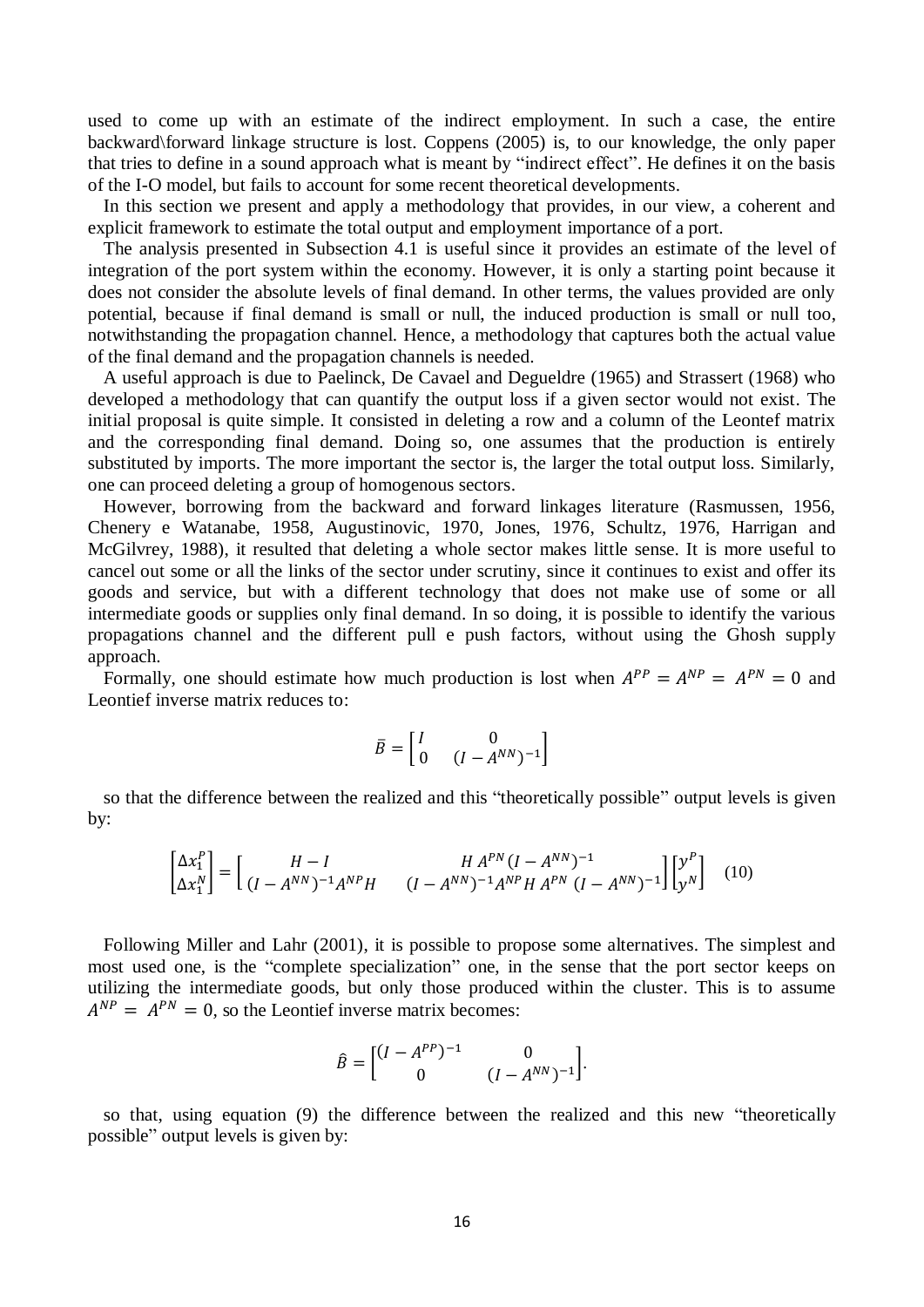$$
\begin{bmatrix} \Delta x_2^P \\ \Delta x_2^N \end{bmatrix} = \begin{bmatrix} (I - A^{PP})^{-1} A^{PN} S^{-1} A^{NP} (I - A^{PP})^{-1} & H A^{PN} (I - A^{NN})^{-1} \\ (I - A^{NN})^{-1} A^{NP} H & (I - A^{NN})^{-1} A^{NP} H A^{PN} (I - A^{NN})^{-1} \end{bmatrix} \begin{bmatrix} y^P \\ y^N \end{bmatrix}
$$
\n(11)

Cella (1984) proposed to decompose the total variation into two components, based on the final demand origin. Specifically, he defined as a backward linkage the one that depends from the sector (or industry) whose linkages have been cancelled out, in our case the port sectors. Hence, the total value of the backward linkage is the sum of the decreased output, wherever produced, due to the port final demand:

$$
BL^{P} = i'(I - A^{PP})^{-1}A^{PN}S^{-1}A^{NP}(I - A^{PP})^{-1}y^{P} + i'(I - A^{NN})^{-1}A^{NP}Hy^{P}
$$
 (12)

where *i* is a unit vector that allows to sum all elements in a conformable vector. One could immediately see that this indicator is equal to zero only if the input matrix of the port sector service from the OIRs is zero and feedback effects do not exist. Similarly, the forward linkage can be defined as:

$$
FL^{P} = i'H A^{PN}(I - A^{NN})^{-1}y^{N} + i'^{(I - A^{NN})^{-1}}A^{NP}H A^{PN}(I - A^{NN})^{-1}y^{N}
$$
 (13)

that is equal to zero only if the port sectors do not sell their service to the remaining sectors.

Miller and Lahr (2001) propose alternative elimination strategies consisting in deleting one or more sub-matrices described in equation (4). For instance, one can eliminate only one of the two exchange matrices, that is  $A^{NP}$  o  $A^P$ 

Let us imagine, in our specific case, the closure of the FVG\_PS. The direct economic loss in terms of revenue would be 1,975 million euro. This figure indicates the direct economic importance of the FVG\_PS. But it does not include the indirect effect due to the forward and backward linkages.

On the substitution of the port service, one can make the following assumption:

- a) The port services are imported from abroad (e.g., the port of Koper, Slovenia, located 1 hour south of Trieste).
- b) The port services are substituted with other transport services (e.g., road services) produced in the FVG region with the current technology. Obviously, this is a somewhat meaningless assumption since the port services cannot be easily substituted by non-port services.
- c) The port services are substituted with port services produced in OIRs with the current technology (e.g., the port of Venice, located 2 hour east of Trieste).

The impact on output and the total loss per the entire national economy (FVG+OIRs) are summarized in Table 7.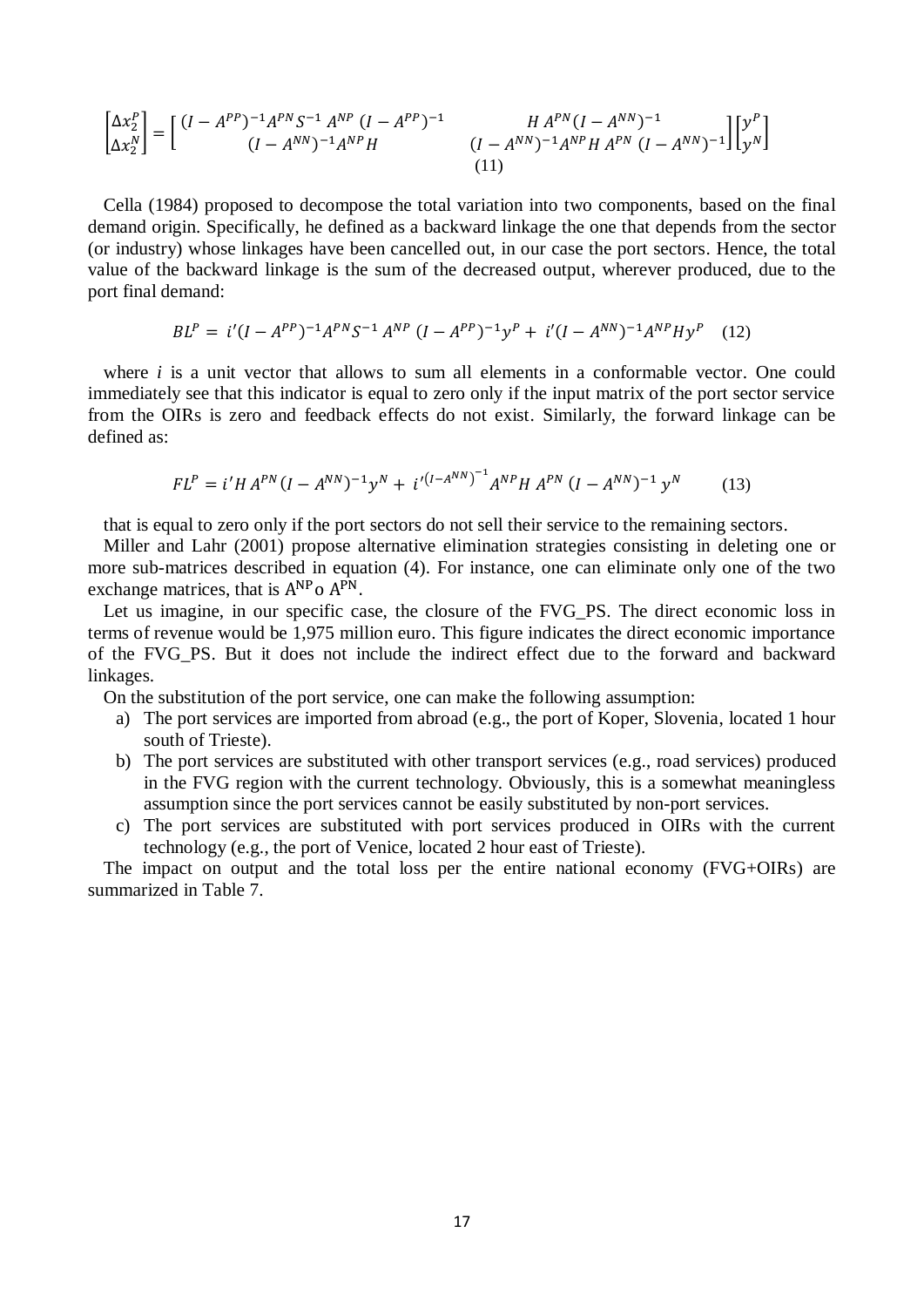| o<br>Settori       | Current output<br>with FVG_PS | Estimated output if port<br>service are imported from<br>abroad | Estimated output if port<br>service are substituted<br>from other non-port<br>transport services<br>produced in FVG | Estimated output if port<br>service are substituted<br>from other port services<br>produced in OIRs |
|--------------------|-------------------------------|-----------------------------------------------------------------|---------------------------------------------------------------------------------------------------------------------|-----------------------------------------------------------------------------------------------------|
| Transp&Comm FVG    | 4,286                         | 4,268                                                           | 5,352                                                                                                               | 4,268                                                                                               |
| Manuf FVG          | 19,888                        | 19,862                                                          | 19,915                                                                                                              | 19,863                                                                                              |
| <b>Constr FVG</b>  | 5,476                         | 5,471                                                           | 5,516                                                                                                               | 5,471                                                                                               |
| Comm FVG           | 8,629                         | 8,612                                                           | 8,688                                                                                                               | 8,612                                                                                               |
| Serv FVG           | 26,059                        | 26,012                                                          | 26,207                                                                                                              | 26,014                                                                                              |
| Transp&Comm OIRs   | 280,546                       | 280,089                                                         | 280,117                                                                                                             | 281,340                                                                                             |
| Manuf OIRs         | 955,101                       | 954,922                                                         | 955,001                                                                                                             | 955,149                                                                                             |
| <b>Constr OIRs</b> | 277,712                       | 277,672                                                         | 277,725                                                                                                             | 277,758                                                                                             |
| Comm OIRs          | 401,033                       | 400,937                                                         | 400,995                                                                                                             | 401,085                                                                                             |
| Serv OIRs          | 1,161,959                     | 1,161,763                                                       | 1,161,885                                                                                                           | 1,162,071                                                                                           |
| Total              | 3,140,689                     | 3,139,608                                                       | 3,141,401                                                                                                           | 3,141,631                                                                                           |
| FVG_PS             | 1,975                         | $\mathbf{0}$                                                    | $\overline{0}$                                                                                                      | $\theta$                                                                                            |
| Global Total       | 3,142,664                     | 3,139,608                                                       | 3,141,401                                                                                                           | 3,141,631                                                                                           |
| <b>Total loss</b>  |                               | 3,056                                                           | 1,263                                                                                                               | 1,033                                                                                               |

Table 7 – Change in production if the FVG\_PS is closed down (*M€*)

Under assumption a), closure of the FVG\_PS and substitution with imports from abroad, the output loss would be equal to 3,056 *M€*. FVG and OIRs sectors would experience a decrease in production due to the indirect effects. In particular, the largest output loss would be experience in the OIRs (in the transport and communications sector and in the service sector) because the FVG\_PS buy considerable inputs from those sectors.

Assumption b), substitution with other transport services (e.g., road services) produce in the FVG region with the current technology, would entail obviously a large output in the FVG transport and communication sector. Overall, however, a loss of 1,263 *M€* would be experienced because of the technological and forward and backward linkage shift. As mentioned, this assumption is somewhat unrealistic.

It is probably more realistic to assume that the substitution with port services produced in OIRs with the current technology, as in the third assumption. This would also entail a total loss of 1,033 *M€*, even though the OIRs transport and communication sector would experience a production increase.

Consequently, depending on the substitution assumption, the economic importance of the FVG\_PS can be estimated between 1,032 and 3,055 *M€*.

Similar estimates can be made with reference to the impact on employment, hence, capturing the direct and indirect employment content of the FVG\_PS (Danielis 2011, Table 63). The larger value obtained is 11,443 jobs. Hence, the indirect employment lies between  $6,090$  (=11,443-5,353) and  $3200$  ( $=11,443-8,243$ ), depending on how direct employment is defined.

Furthermore, one can assume, instead of total closure of the FVG\_PS, a partial closure such as that:

- 1. The FVG\_PS operates but it imports all goods and service from abroad, without producing them locally, so that only the primary factors (capital and labour) generate income (Assumption 1, only VA);
- 2. The FVG\_PS operates but it imports all goods and service from abroad and it does not sell nor acquire its services neither to the FVG nor to the OIRs (Assumption 2,  $A^{NP} = A^{PN} = 0$ );
- 3. The FVG\_PS operates but it imports all goods and service from abroad and not from the FVG or OIRs, but it sells its services to the FVG nor to the OIRs (Assumption 3,  $A^{NP} = 0$ );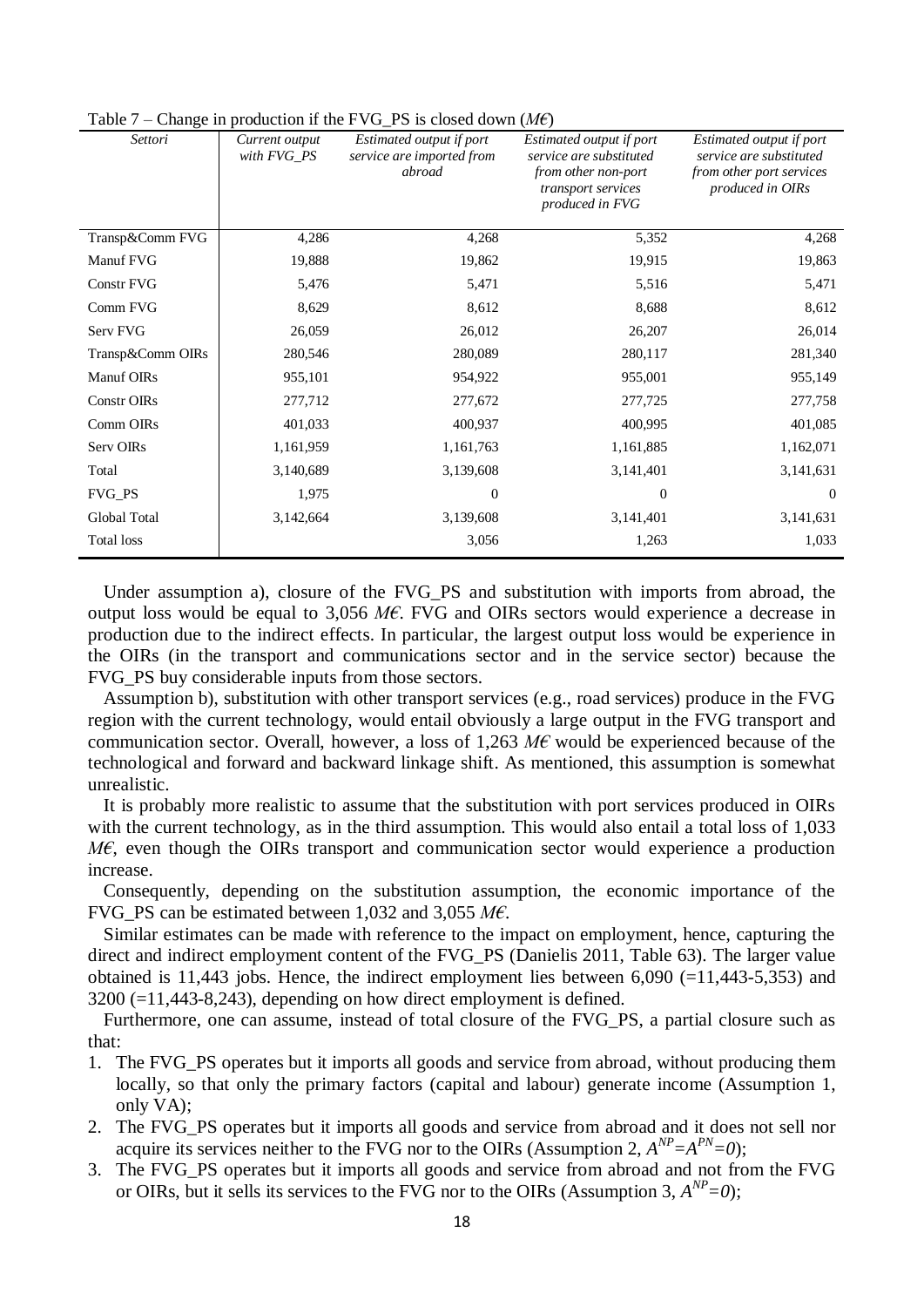4. The FVG\_PS operates, it buy goods and service from the FVG or OIRs but it does not sell its services neither to the FVG nor to the OIRs (Assumption 4,  $A^{PN} = 0$ ).

The impact on port production is summarized in Table 8, that presents in the first column the current production and in the last row the total loss for the national economy.

|                                              | Current | Assumption 1<br>VA only | <b>Assumption 2</b><br>$A^{NP} = A^{PN} = 0$ | Assumption 3<br>$A^{NP}$<br>$=0$ | Assumption 4<br>$A^{P\tilde{N}}=0$ |
|----------------------------------------------|---------|-------------------------|----------------------------------------------|----------------------------------|------------------------------------|
| Agents                                       | 59      | 40                      | 42                                           | 59                               | 42                                 |
| Forwarders                                   | 289     | 68                      | 71                                           | 289                              | 71                                 |
| Shipping.companies                           | 692     | 593                     | 606                                          | 692                              | 606                                |
| Terminal.operators                           | 211     | 150                     | 153                                          | 211                              | 153                                |
| Public.agencies                              | 73      |                         | 47                                           | 73                               | 47                                 |
| Road.transport                               | 188     | 43                      | 51                                           | 188                              | 51                                 |
| Railways                                     | 290     | 53                      | 55                                           | 290                              | 55                                 |
| Port.services                                | 27      | 14                      | 18                                           | 27                               | 18                                 |
| General.services                             | 53      | 4                       | 11                                           | 53                               | 11                                 |
| Services.to.ships                            | 48      | 8                       | 13                                           | 48                               | 13                                 |
| Labour.coops                                 | 40      | 3                       | 23                                           | 40                               | 23                                 |
| Services.to.goods                            | 4       | $\mathfrak{D}$          |                                              |                                  | 2                                  |
| Total                                        | 1,975   | 978                     | 1,091                                        | 1,974                            | 1,091                              |
| Output loss in<br><b>FVG_PS</b>              |         | 996                     | 883                                          | 0,7                              | 883                                |
| for<br>the<br>Total<br>loss<br>whole economy |         | 2,077                   | 1,963                                        | 1,081                            | 1,426                              |

Table 8 – Impact on FVG\_PS production under alternative assumptions (*M€*)

Under assumption 1) the loss for the FVG\_PS is equal to 996 *M€* where the total loss for the national economy would be equal to 2,077  $M\epsilon$ . Under assumption 2), no trade between the FVG\_PS and the non-port sectors, the loss for the FVG\_PS is equal to 883 *M€* (lower than the previous case because the port still operates) and the total loss for the national economy is equal to 1,963 *M€*. The loss for the FVG\_PS is almost null under assumption 3) because it operates and it imports its inputs from abroad while it sells to the remaining sectors. Yet, the total loss for the national economy would be equal to 1,081  $M\epsilon$ . Under assumption 4) the loss of the FVG\_PS is again equal to 883 *M€* because the FVG\_PS does not sell its services to the non-port sectors and the total loss is 1,426 *M€*. Hence, the total losses range between 2,077 and 1,081 *M€*.

It can also be observed that, under assumption 2), 72.6% of the loss is due to the forward linkage and 27.3% to the backward one.

Similar impacts have been estimated for employment (Danielis, 2011, p. 105 and 107).

In summary, the output directly attributable to the FVG\_PS is equal to  $1,975$  M $\epsilon$ . If the FVG\_PS is hypothetically closed down, the total loss for the national economy would be equal to (Table 7):

- 1. 3,056 M $\epsilon$  if the port services are imported from abroad;
- 2. 1,263 M $\epsilon$  if the port service are substituted with other transport services (e.g., road services) produced in the FVG region with the current technology;
- 3. 1,033 M€ if the port service are substituted with port services produced in OIRs with the current technology.

Note that in cases 2) and 3), the total loss for the national economy is lower than the direct output loss for the FVG region. This happens because the backward and forward linkages of the portrelated sectors are weaker than those of the other FVG or OIRs transport sectors.

Under less drastic assumption of partial closure of the FVG PS, the total loss for the national economy would be equal to (Table 8):

a) 2,077 M $\epsilon$  if the FVG\_PS operates but it imports all goods and service from abroad, without producing them locally, so that only the primary factors (capital and labour) generate income;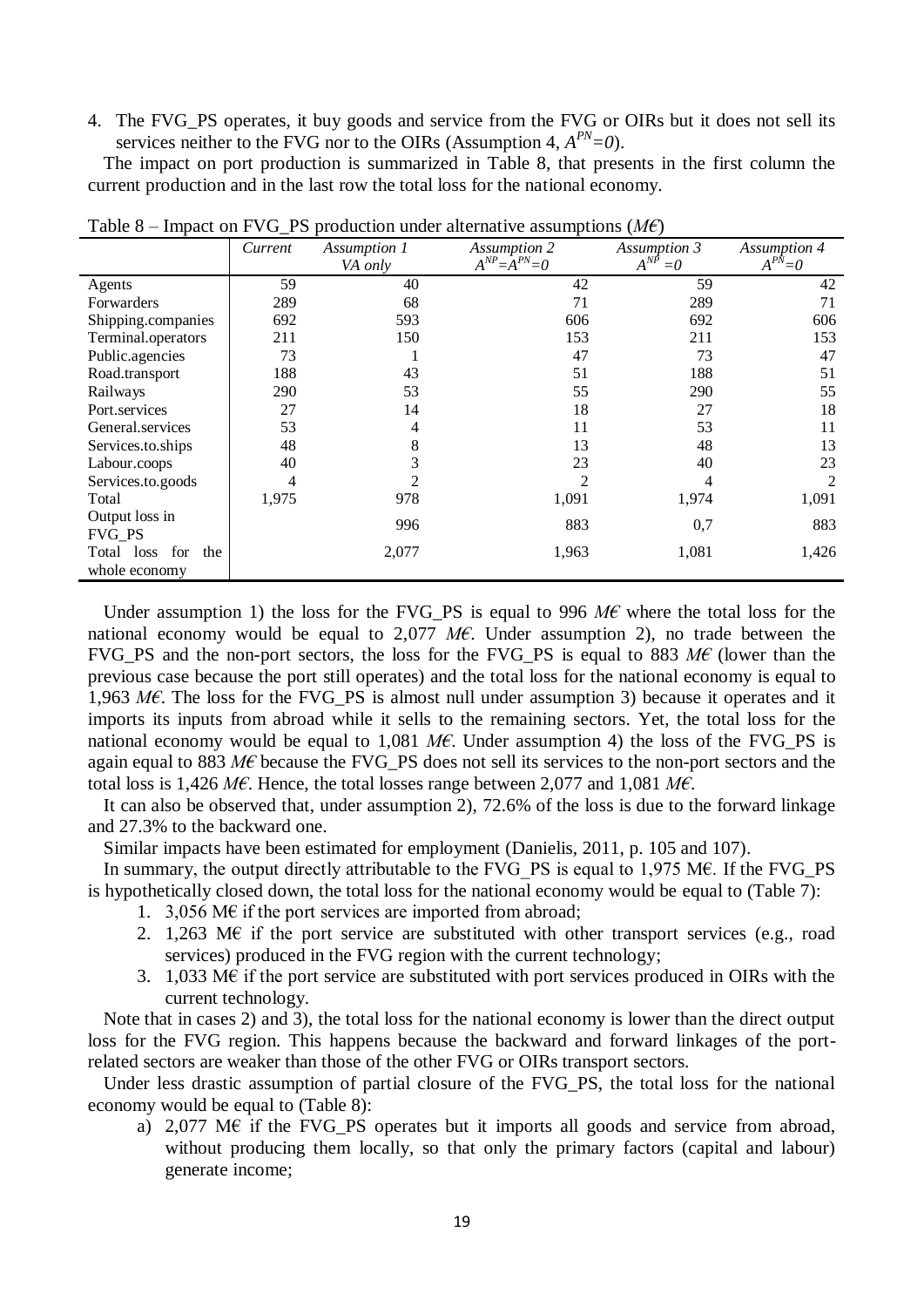- b) 1,963 M€ if the FVG\_PS operates but it imports all goods and service from abroad and it does not sell nor acquire its services neither to the FVG nor to the OIRs;
- c) 1,081 M $\epsilon$  if the FVG PS operates but it imports all goods and service from abroad and not from the FVG or OIRs, but it sells its services to the FVG nor to the OIRs;
- d) 1,426 M€ if the FVG\_PS operates, it buy goods and service from the FVG or OIRs but it does not sell its services neither to the FVG nor to the OIRs

Hence, to total (direct + indirect) importance of the FVG\_PS varies between 1.033 M€ and 3.056 M€, depending on which assumption of its substitution and operability are made. Again, it is worth nothing that in 5 cases out of 7, its total importance is less than its direct importance for the same reasons mentioned above.

### **5 Conclusions**

The paper has summarised the results of a research project aimed at identifying the main economic and industrial characteristics of the FVG port system and at estimating how it is connected with the rest of the economy. Combing a top-down and bottom-up approach, based on interviews and detailed data at firm level, a bi-regional I-O table has been built with a special disaggregation of the port-related sectors of the FVG region. The I-O table provided the basis for the estimation of a bi-regional I-O model. The research project used as an inspiration the studies performed for the Antwerp port (Coppens *et al*., 2007).

Although many of the criticisms directed to the I-O model, some of which are summarised in Section 2, should be acknowledged, a well-known advantage of this approach is that it allows to estimate both the direct and indirect (employment, revenue, value added, income) impacts of a change in the final demand, in a framework that is consistent with the national and regional accounts. Furthermore, such impacts can be sectorally and geographically specified.

With regards to the identification of the industrial characteristics, it is concluded that the FVG\_PS

- plays a relevant macroeconomic role in the region;
- is characterised by a high degree of openness from an economic, commercial and industrial point of view;
- it is part of a larger territorial system;
- it has an important public good nature.

In the project report comparisons are also made (not presented in this paper) between the current FVG port system and the port of Trieste in year 1900 (Babudieri, 1965) with regards to the number of people directly and indirectly employed (of course, enormously different), nowadays with the port of Venice and the Belgian ports (Danielis, 2011, p. 125). Another relevant finding is that the value added per square-km is much higher in the FVG\_SP than in most Belgian ports.

With regards to the question of how is the FVG port system connected with the rest of the economy, the paper, not only estimated the relevant multipliers with a 12 port-related sector disaggregation level, but also proposed two methodologies to estimate, coherently with the I-O modelling framework: a) the level of self-sufficiency of the port system and b) its degree of substitutability, that is, what would happen if the FVG port system closes, completely or partially, depending on the assumption made on where the port services are alternatively procured. It is found that the FVG port system has a 78.3% self-sufficiently level and an economic importance ranging between 1.033 M€ and 3.056 M€.

Although, both methodologies suffer, of course, from the general limitations of the I-Oapproach , they provide a coherent and explicit method to evaluate what role does a port, or a port system, play within an economic system.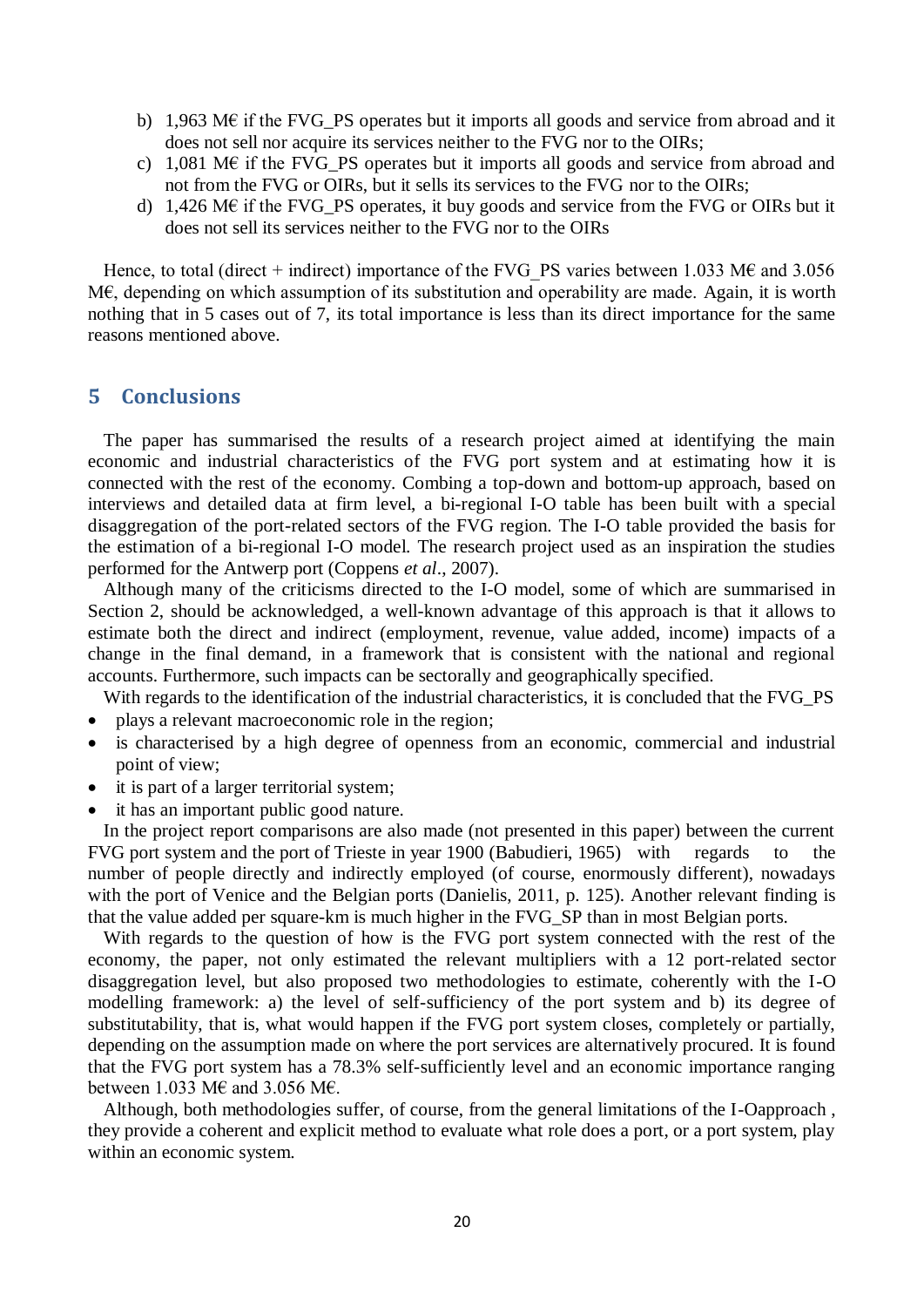#### **Acknowledgments**

The research has been made possible by a grant from the Commissario del Governo, Fondo Trieste of 60.000 euro. It started in June 2009 and ended Octobre 2011. The research group was lead by Romeo Danielis and included Daniele Andreozzi, Giacomo Borruso, Massimo Gardina, Tullio Gregori, Alessandro Kostoris, Jerome Massiani, Adriana Monte, Loredana Panariti, Paolo Rosato, Lucia Rotaris and Vittorio Torbianelli. Luca Buzzulini, Fabio Franceschinel, Palo Frisenna and Alessia Piccolo collected the data via direct or telephone interviews. A special thanks to the Port Authority of Trieste and to Francesco Parisi Spa for the technical support.

### **6 References**

- Accario, M. (2008) The role of ports in the development of Mediterranean islands: the case of Sardinia. *International Journal of Transport Economics* 35(3): 295-323.
- Acosta M., Cerban, M. and Coronado, D. (2010) The Port of Tarifa (Spain): economic impact in 2007 and foresight 2015. Conference proceedings of the International Association of Maritime Economists 2010 Conference, Lisbon.
- Augustinovics M. (1970) Methods of international and intertemporal comparison of structure. In: Carter A. P. and Brody A. (eds) *Contributions to Input-Output analysis*, Amsterdam, North-Holland.
- Babudieri, F. (1965) *I porti di Trieste e della regione Giulia dal 1815 al 1918*. Collana: Archivio economico dell'unificazione italiana. Ser. 1, vol. 14, fascicolo 2, Roma.
- Bichou, K. (2007), Review of Port Performance Approaches and a Supply Chain Framework to Port Performance Benchmarking. In: Mary Brooks and Kevin Culliname (eds.) *Research in Transportation Economics. Devolution, Port Governance and Port Performance*, (17): 567– 598.
- Bichou, K. and Gray, R. (2005) A critical review of conventional terminology for classifying seaports, *Transportation Research A* 39(1): 75-92.
- Braun, B.B. (1990) Measuring the influence of public authorities through economic impact analysis: the case of Port Canaveral. *Policy Studies Journal* (18): 1032-1044.
- Braun, B.M., Xander, J.A. and White, K. R. (2002) The impact of the cruise industry on a region's economy: a case study of Port Canaveral, Florida. *Tourism Economics* 8(3): 281-288
- Bryan, J., Munday, M., Pickernell, D. and Roberts, A. (2006) Assessing the economic significance of port activity: evidence from ABP Operations in industrial South Wales. *Maritime Policy and Management* 33(4): 371-386.
- Bureau of Transport Economics (2000) *Regional Impact of Ports*. Report 101, Commonwealth of Australia
- Castillo, J.I., López-Valpuesta, L. and Aracil, M.-J. (2007) Dynamising Economic Impact Studies: the Case of the Port of Seville. In: P. Coto-Millan and V. Inglada (eds), *Essays on Transport Economics*, Physica-Verlag, Leipzig.
- Castro, J.V. and Coto-Millan, P. (1998) Port economic impact: methodologies and application to the port of Santander. *International Journal of Transport Economics* 25(2): 159- 179.
- Cella, G. (1984) The Input-Output Measurement of Interindustry Linkages. *Oxford Bulletin of Economics and Statistics* 46: 73-84.
- CENSIS Federazione del mare (1998) *Rapporto sull'economia del mare - L'impatto socioeconomico delle attività di impresa marittima nello sviluppo del paese*. Milano, Franco Angeli.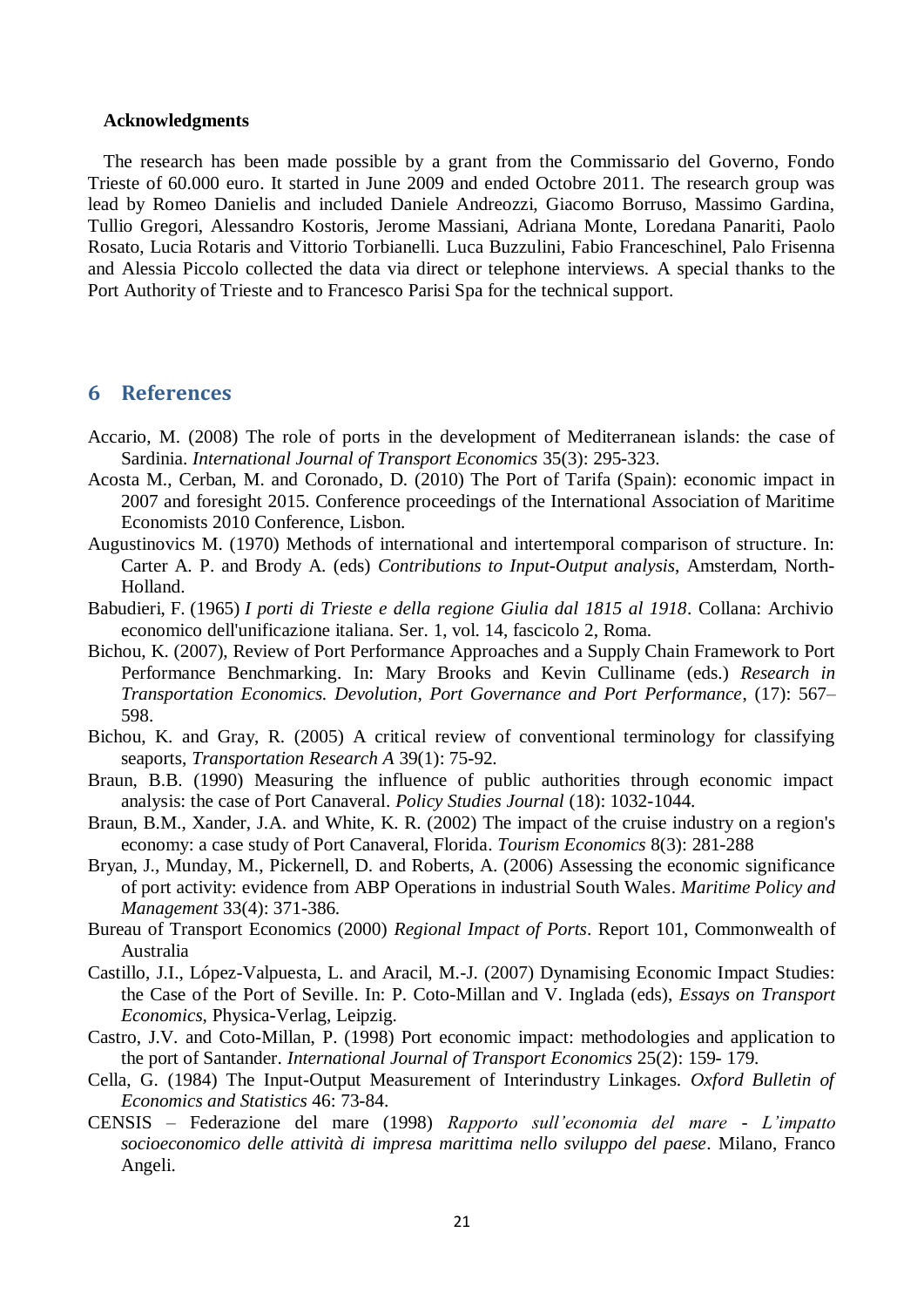- Censis-Assoporti (2008) *La portualità come fattore di sviluppo e modernizzazione. Analisi dell'impatto economico e occupazionale dei porti commerciali italiani*. Sintesi della ricerca, Roma, 20 maggio 2008.
- Chang, S. (1978) In defense of port economic impact studies. *Transportation Journal* 16(3): 65-85.
- Chenery, H. and Watanabe, T. (1958) International Comparisons of the Structure of Production. *Econometrica* 26: 487-521.
- Coppens, F., Lagneaux, F., Meersman, H., Sellekaerts, N., Van de Voorde, E., van Gastel, G., Vanelslander, Th. and Verhetsel, A. (2007) Economic impact of port activity :a disaggregate analysis. The case of Antwerp. Working paper document n° 110 (February) National Bank of Belgium.
- Coppens, F. (2005) Indirect effects A formal definition and degrees of dependency as an alternative to technical coefficients. Working paper document n° 67 (May) National Bank of Belgium.
- Coto-Millán, P. Mateo-Mantecón, I and Villaverde Castro, J. (2010) The Economic Impact of Ports: Its Importance for the Region and Also the Hinterland. In: Coto-Millán, P., Pesquera, M.A., Castanedo, J. *Essays on Port Economics. Contributions to Economics*, Physica-Verlag HD
- Coto-Millán, P., Pesquera, M.A. and Castanedo Galán, J. (2010) A Methodological Discussion on Port Economic Impact Studies and Their Possible Applications to Policy Design. In: Coto-Millán, P., Pesquera, M.A. and Castanedo, J. *Essays on Port Economics. Contributions to Economics*, Physica-Verlag HD
- Coto-Millán, P., Villaverde Castro, J. and Mateo-Mantecón, I. (2008) Impacto Económico del Puerto de Santander en la Ciudad, en Cantabria y en otras Regiones Españolas. *Navalia Técnica*. Autoridad Portuaria de Santander.
- Crompton, J. (1995) Economic impacts analysis of facilities and events: eleven sources of misapplication. *Journal of Sport Management* 9: 14-35.
- Crompton, J. (2004) Beyond economic impact: an alternative rationale for the public subsidy of major league sports facilities. *Journal of Sport Management* 18: 40-58.
- Crompton, J. (2006) Economic impact studies: instruments for political shenanigans? *Journal of Travel Research* (45): 67-82.
- Danielis, R. (2011) Il sistema marittimo-portuale del Friuli Venezia Giulia. Caratteristiche strutturali e interdipendenze settoriali, In: R. Danielis (ed.) *Il sistema marittimo-portuale del Friuli Venezia Giulia. Aspetti economici, statistici e storici*, EUT, Trieste. <http://hdl.handle.net/10077/5690>
- Davis, H.C. (1983) Regional Port Impact Studies: A Critique and Suggested Methodology. *Transportation Journal* (23): 61-71.
- de Langen, P.W. (2003) The Performance of Seaport Clusters. A Framework to Analyze Cluster Performance and an Application to the Seaport Clusters of Durban, Rotterdam and the Lower Mississippi, Ph.D Thesis, Erasmus University Rotterdam.
- DeSalvo, J. S. (1994) Measuring the Direct Impacts of a Port. *Transportation Journal* 33(4): 33-42.
- Doi, M., Tiwari, P. and Itoh, H. (2001) A computable general equilibrium analysis of efficiency improvements at Japanese ports. *Review of Urban & Regional Development*. 13(3): 187-206.
- Dooms, M, Haezendonck, E. and Verbeke, A. (2011) Towards a toolkit for port related socioeconomic impacts: a meta-analysis of socio-economic impact studies conducted for seaports, Paper presented at the European Conference on Shipping & Ports 2011, University of the Aegean, Greece.
- EconSearch Pty Ltd (2001) The Economic Impact of the Port of Esperance, 1999/00. A report prepared for Esperance Port Authority, Prepared by EconSearch Pty Ltd.
- Ferrari, C. , Percoco, M and Tedeschi, A. (2010) Ports and local development: evidence from Italy. *International Journal of Transport Economics* 37(1): 9-28.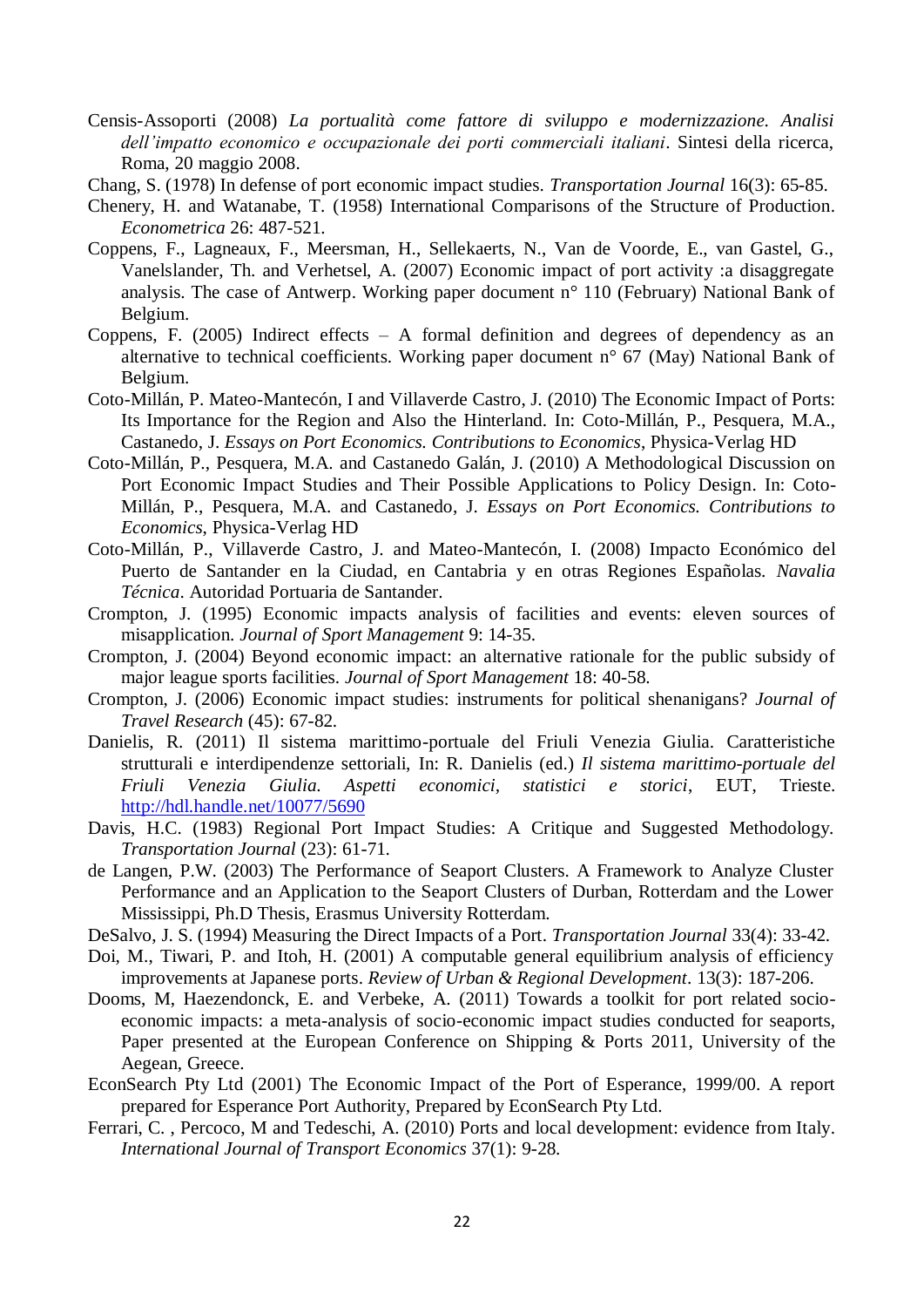- Francou, B., Carrera-Gómez, G., Coto-Millan, P., Castanedo-Galàn, J. and Pesquera, M. A. (2007) Economic Impact Study: Application to Ports. In: P. Coto-Millan and V. Inglada (eds) *Essays on Transport Economics*. Physica-Verlag, Leipzig. Part III: 147-157.
- Gripaios P. and Gripaios R. (1995) The impact of a port on its local economy: the case of Plymouth. *Maritime Policy & Management* 22(1): 13-24.
- Guerrero, J.I.F., Selva, L.M. and Medina, R.P. (2008) Economic impact of Western Mediterranean leisure ports. *International Journal of Transport Economics* 35(2): 251-272.
- Haddad, E, A., Hewings, G. J. D., Perobelli, F. S., dos Santos and Raul, A. C. (2010) Regional Effects of Port Infrastructure: A Spatial CGE Application to Brazil, *International Regional Science Review*, 33(3): 239-263.
- Haezendonck, E., Coeck, C. and Verbeke, A. (2000) The Competitive Position of Seaports: Introduction of the Value Added Concept. *International Journal of Maritime Economics* 2(2).
- Hall, P.V. (2004a) We'd have to sink the ships: impact studies and the 2002 West Coast port lockout. *Economic Development Quarterly* 18(4): 354-367.
- Hall, P.V. (2004b) Mutual specialization, seaports and the geography of automobile imports. *Tijdschrift voor Economische en Sociale Geografie* 95(2): 135-146.
- Hamilton, G. L., Ramsussen, D. and Zeng, X. (2000) Rural inland waterways economic impactkit: User guide. Institute for Economic Advancement, University of Arkansas at LittleRock.
- Haralambides, H.E. (1996) The economic impact of shipping on the national economy. Paper presented at the International Association of Maritime Economists Conference, Vancouver, Canada.
- Harrigan, F.J. and McGilvrey, J. (1988) The Measurement of Interindustry Linkages. *Ricerche Economiche* (42): 325-343.
- Hughes, W.R. (1997) A comparison of economic impacts with the use of economic base and inputoutput methodologies. *Environmental Planning A* 29: 673-684.
- Jones L. P. (1976) The Measurement of Hirschmanian linkages. *Quarterly Journal of Economics* (90): 323-33.
- Le Havre Port. (2000) *Impact socio-economique du port* 2000.
- Little, A.D. (1979) *Port Economic Impact Kit*, Arthur D. Little, Inc. and Pacific Coast Association of Port Authorities, (Washington, DC: U.S. Department of Commerce, Maritime Commission,
- Mangan, J., Lalwani, C. and Fynes, B. (2008) Port-centric logistics. *International Journal of Logistics Management* 19(1): 29–41.
- Miller, R. E. and Lahr, M. L. (2001) A Taxonomy of Extractions, In: Lahr, M. L. and Miller, R. E. (ed.) Regional Science Perspectives in Economic Analysis, A Festschrift in memory of Benjamin H. Stevens, *Regional Science Perspectives in Economic Analysis*, North Holland, Amsterdam: 407-441.
- Miller, R.E. and Blair, P.D. (1985) *Input-Output Analysis: Foundations and Extensions*. Prentice Hall.
- Moloney, R. (2004) The Economic Contribution of the Port of Cork's Cruise Ship Business to Ireland–An Input-output Analysis, Global Cruise.
- Moloney, R. and Sjostrom, W. (2000) The economic value of the Port of Cork to Ireland in 1999: An input–output study. Report to the Irish government. Cork: National University of Ireland.
- Monte, A. (2011) Il disegno dell'indagine sul sistema portuale. In: R. Danielis (ed.) *Il sistema marittimo-portuale del Friuli Venezia Giulia. Aspetti economici, statistici e storici*, EUT, Trieste.<http://hdl.handle.net/10077/5690>
- Musso, E., Benacchio, M. and Ferrari, C. (2000) Ports and employment in Port cities. *Journal of Maritime Economics and Logistics* 2(4): 283-312.
- National Technical Information Service (2000) Analyzing the economic impact of transportation projects using RIMS II, IMPLAN and REMI <http://ntl.bts.gov/lib/18...800/18872/PB2002102503.pdf>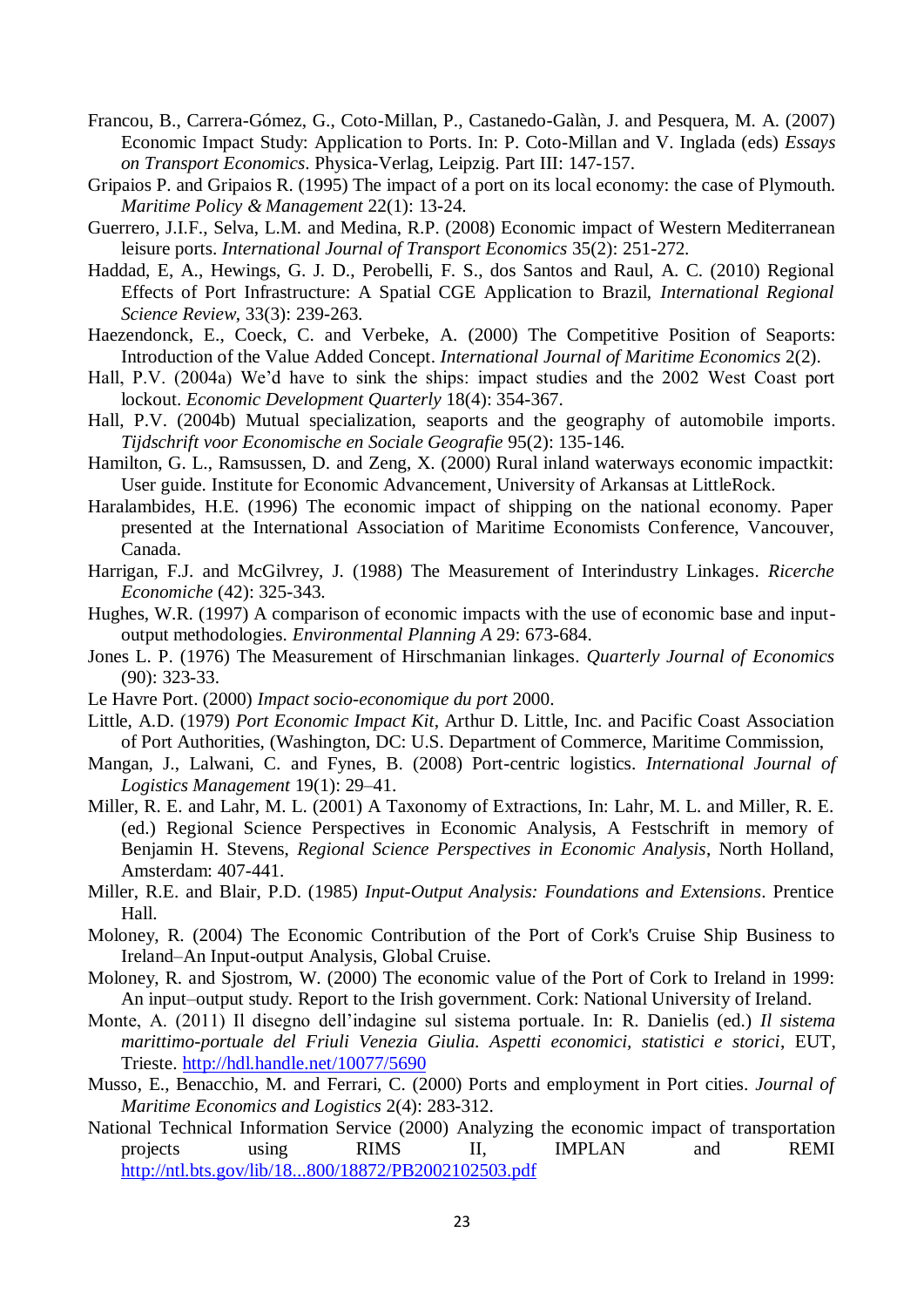Notteboom, T., (2008) The relationship between seaports and the intermodal hinterland in light of glogal supply chains: European challenges, Discussion Paper 2008-10, OECD/ITF

Notteboom, T., (2010) Dock labour and port-related employment, ITMMA, (www.espo.be)

- Notteboom, T., Rodrigue, J.-P. (2005) Port regionalization: towards a new phase in port development, *Maritime Policy Management* 32(3): 297-313.
- Paelinck, J., J. de Caevel, and J. Degueldre (1965) Analyse Quantitative de Certaines Phénomènes du Développment Régional Polarisé: Essai de Simulation Statique d'itéraires de Propogation,'' In: Bibliotèque de l'Institut de Science Économique, No. 7, *Problémes de Conversion Économique: Analyses Théoretiques et Études Appliquées*. Paris: M.-Th. Génin: 341-387.
- Pallis, A.A., Vitsounis, T.K., De Langen, P.W. and Notteboom, T.E. (2009) A content analysis of published research in port economics, policy and management (1997-2008). International Association of Maritime Economists Conference 2009, (CD ROM) Copenhagen, Denmark.
- Rasmussen, P. (1956) *Studies in Intersectoral Relations*, North Holland, Amsterdam.
- Rietveld, P. (1994) Spatial economic impacts of transport infrastructure supply. *Transportation Research A* 28: 329-341.
- Rodrigue, J.-P. and Notteboom, T. (2009) The terminalisation of supply chains: reassessing porthinterland logistical relationships. *Maritime Policy and Management* 36(2): 165–183.
- Salce, L. (1993) *Lezioni sulle matrici*, Zanichelli, Padova.
- Schultz, S. (1976) Intersectoral comparisons as an approach to the identification of key sectors. In: Polenske, K. & Skolka, J. (eds), *Advances in Input/Output analysis*, Ballinger, Cambridge, Mass.
- Strassert, G. (1968) Zur Bestimmung strategischer Sektoren mit Hilfe von Input-Output-Modellen. *Jahrbucher fur Nationalokonomie und Statistik* 182(3): 211-215.
- Temple, Barker, and Sloane, Inc. (1985), Recht Hausrath and Associates, Regional Science Research Institute, *Port Economic Impact Kit.* Washington, DC: Maritime Administration, Office of Port and Intermodal Development.
- Urban Center of the Cleveland State University (1997) Measuring the Regional Economic Impact of the Port of Cleveland's Maritime Operations.
- Verbeke, A. and Dooms, M. (2008) Integrating the Extended Gateway Concept in Long-Term Strategic Seaport Planning: A European Case Study. Conference proceedings of the Van Horne Institute"s 2007 Pacific Gateway Round Table, Canada: University of Calgary.
- Vitsounis, T.K. and Pallis, A.A. (2010) Creating value for port users: Port value chains and the role of interdependencies. International Association of Maritime Economists Conference 2010, (CD ROM) Lisbon, Portugal.
- Warf, B. and Cox, J. (1989) The changing economic impacts of the port of New York. *Maritime Policy and Management* 16(1): 3-11.
- Waters, R. (1977) Port Economic Impact Studies: Practice and Assessment. *Transportation Journal* 17 (3): 14-18.
- Wilson, J.S, Mann, C.L. and Otsuki, T. (2003) Trade facilitation and economic development : measuring the impact, Policy Research Working Paper Series 2988, The World Bank.
- Yochum, G. R. and Agarwal, V. B. (1988) Static and Changing Port Economic Impact. *Maritime Policy and Management* 15: 157-171.
- Yochum, G.R. and Agarwal, V. B. (1987) Economic Impact of a Port on a Regional Economy: Note. *Growth and Change* 18 (Summer): 74-87.